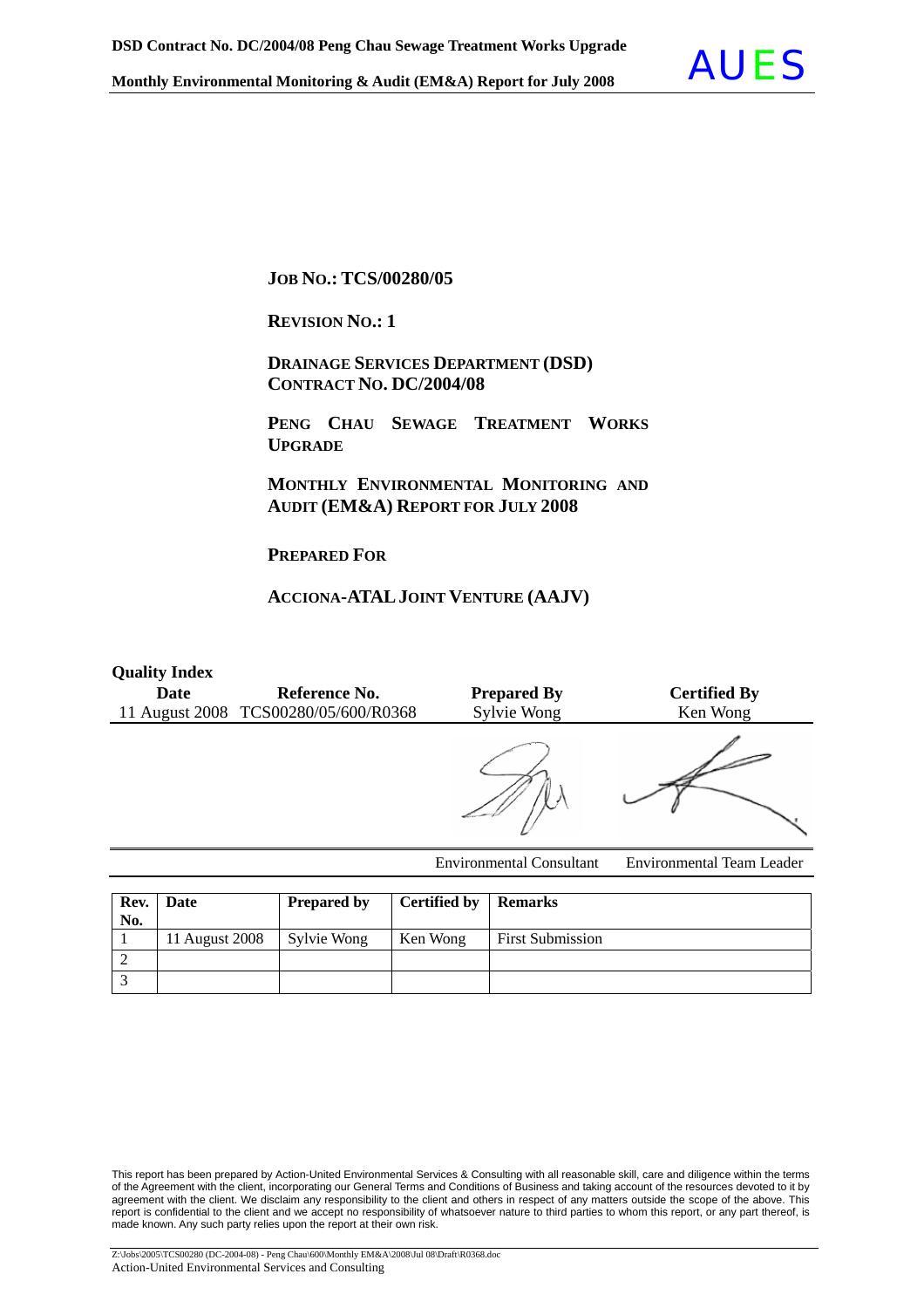

#### **TABLE OF CONTENTS**

| 1.0              | <b>INTRODUCTION</b>                                   | $\mathbf{1}$ |
|------------------|-------------------------------------------------------|--------------|
| <b>2.0</b>       | <b>PROJECT ORGANIZATION AND CONSTRUCTION PROGRESS</b> | 1            |
| 3.0 <sub>2</sub> | SUMMARY OF IMPACT MONITORING REQUIREMENTS             | 2            |
| 4.0              | <b>IMPACT MONITORING METHDOLOGY</b>                   | 3            |
| 5.0              | <b>IMPACT MONITORING RESULTS</b>                      | 7            |
| 6.0              | <b>WASTE MANAGEMENT</b>                               | 8            |
| 7.0              | <b>SITE INSPECTION</b>                                | 9            |
| 8.0              | <b>ENVIRONMENTAL COMPLAINT AND NON-COMPLIANCE</b>     | 9            |
| 9.0 <sub>1</sub> | <b>IMPLEMENTATION STATUS OF MITIGATION MEASURES</b>   | 10           |
|                  | <b>10.0 IMPACT FORECAST</b>                           | 10           |
|                  | 11.0 CONCLUSION                                       | 11           |

#### **LIST OF TABLES**

| TABLE 2-1 | <b>MAJOR CONSTRUCTION ACTIVITIES IN THE REPORTING MONTH</b> |  |
|-----------|-------------------------------------------------------------|--|
|           |                                                             |  |

- **TABLE 2-2 STATUS OF ENVIRONMENTAL LICENSES AND PERMITS**
- **TABLE 3-1 SUMMARY OF EM&A REQUIREMENTS**
- **TABLE 3-2 ACTION AND LIMIT LEVELS FOR AIR QUALITY**
- **TABLE 3-3 ACTION AND LIMIT LEVELS FOR CONSTRUCTION NOISE**
- **TABLE 3-4 ACTION AND LIMIT LEVELS FOR MARINE WATER QUALITY**
- **TABLE 4-1 LOCATION OF AIR QUALITY AND NOISE MONITORING STATION**
- **TABLE 4-2 LOCATIONS OF MARINE WATER QUALITY MONITORING**
- **TABLE 4-3 MONITORING EQUIPMENT USED IN EM&A PROGRAM**
- **TABLE 4-4 ANALYTICAL METHODS APPLIED TO MARINE WATER QUALITY SAMPLES**
- **TABLE 5-1 SUMMARY OF 24-HOUR AND 1-HOUR TSP MONITORING RESULTS**
- **TABLE 5-2 SUMMARY OF CONSTRUCTION NOISE MONITORING RESULTS**
- **TABLE 6-1 SUMMARY OF WASTE QUANTITIES FOR DISPOSAL**
- **TABLE 6-2 SUMMARY OF QUANTITIES OF RECYCLING MATERIALS**
- **TABLE 8-1 STATISTICAL SUMMARY OF ENVIRONMENTAL COMPLAINTS**
- **TABLE 11-1 SUMMARY OF THE EXCEEDANCES FOR IMPACT MONITORING**

#### **LIST OF APPENDICES**

- **APPENDIX A PROJECT SITE LAYOUT**
- **APPENDIX B ENVIRONMENTAL ORGANISATION STRUCTURE**
- **APPENDIX C LOCATIONS OF DESIGNATED MONITORING STATIONS**
- **APPENDIX D EQUIPMENT CALIBRATION CERTIFICATES**
- **APPENDIX E IMPACT MONITORING SCHEDULES**
- **APPENDIX F GRAPHICAL PLOTS OF AIR QUALITY AND CONSTRUCTION NOISE MONITORING RESULTS**

**APPENDIX G METEOROLOGICAL DATA IN THE REPORTING PERIOD**

**APPENDIX H THREE-MONTH ROLLING PROGRAM**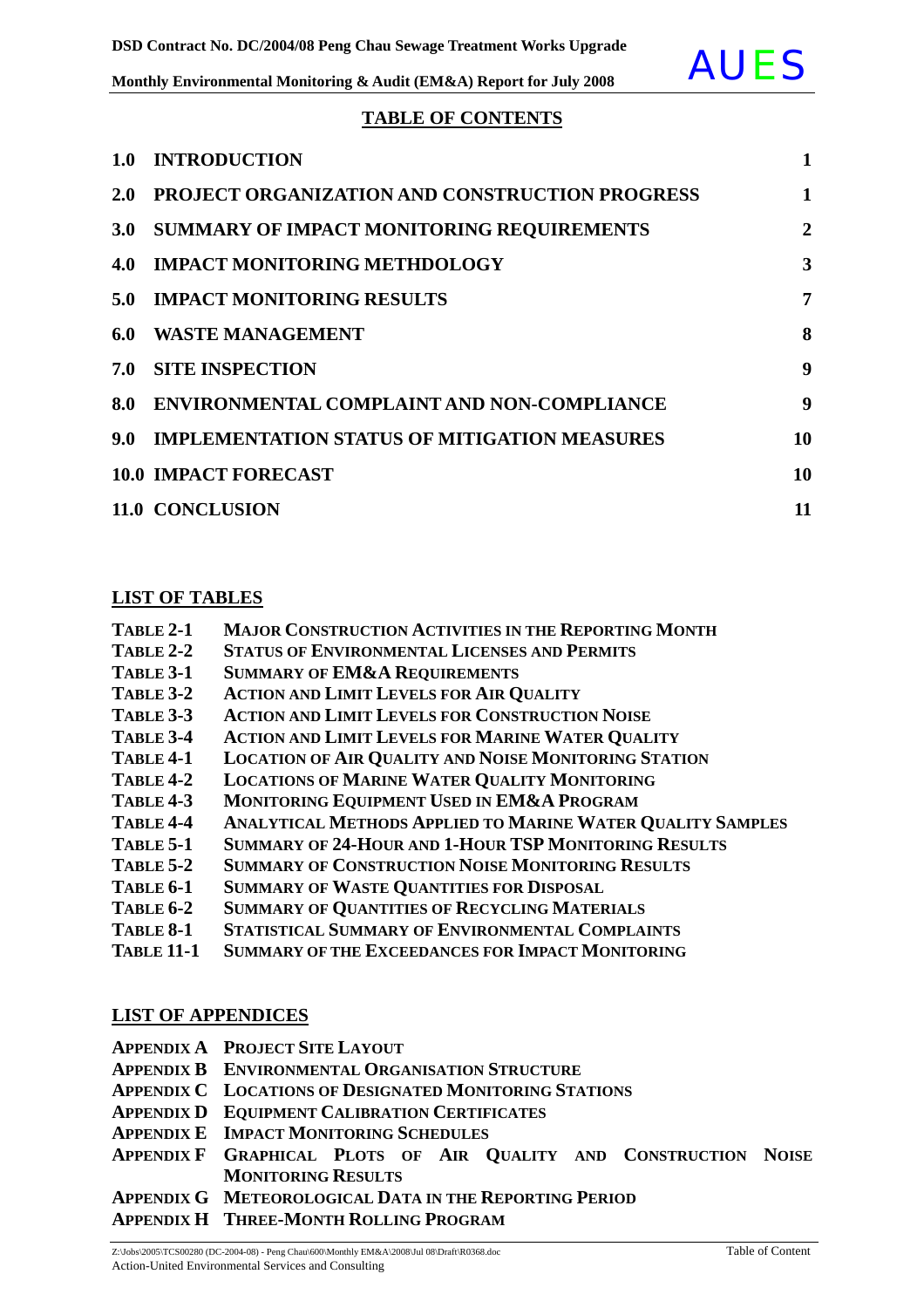

#### **EXECUTIVE SUMMARY**

- ES01. Acciona-ATAL Joint Venture (AAJV) has been awarded the DSD Contract DC/2004/08 (Project) for the Peng Chau Sewage Treatment Works Upgrade in May 2005. The Project requires an Environmental Monitoring & Audit (EM&A) program to be implemented by an Environmental Team (ET) throughout the contract period in compliance with the requirements as stated in the project Environmental Permit (EP-203/2004) and the Project EM&A manual.
- ES02. Action-United Environmental Services and Consulting (AUES) had been commissioned by AAJV to be an independent Environmental Team (ET) to implement the EM&A program in compliance with the EP and the project EM&A Manual.
- ES03. This report presents the monitoring results and audit findings under the EM&A program during the reporting month for **July 2008**.

#### **EM&AACTIVITIES IN THE REPORTING MONTH**

- ES04. A summary of the monitoring activities in this reporting month is listed below:
	- 1-Hour TSP Monitoring 15 Events
	- 24-Hour TSP Monitoring 5 Events
	- Construction Noise Monitoring 5 Events
	- Marine Water Quality Monitoring 0 Event
	- Site Inspection Audit 4 Times

**AIR QUALITY**

ES05. No exceedances of 1-Hour and 24-Hour TSP measurements were recorded in this reporting month.

#### **CONSTRUCTION NOISE**

ES06. No Limit Level exceedance in construction noise measurements was recorded and no noise complaint (Action Level) was received in this reporting month.

#### **MARINE WATER QUALITY**

ES07. The marine based construction activities had been completed on 1 August 2006, post marine water quality monitoring was commenced on 2 August 2006 and completed on 1 September 2006 in accordance with Clause 4.32 of the EM&A Manual. All the measurement results at the control/impact stations were within the baseline range. The monitoring results were presented in the pervious Monthly EM&A Report (September 2006).

#### **SUMMARY OF MONITORING EXCEEDANCES**

ES08. A summary of monitoring exceedances in this reporting month for air quality, construction noise and marine water quality monitoring are presented below:-

| <b>Env.</b> Quality                                                                                                | <b>Parameters</b>            |     | Compliance % Investigation & Corrective Actions |  |  |
|--------------------------------------------------------------------------------------------------------------------|------------------------------|-----|-------------------------------------------------|--|--|
| Air Ouality                                                                                                        | 1-Hour TSP                   | 100 | Not Required for 100% Compliance                |  |  |
|                                                                                                                    | 24-Hour TSP                  | 100 | Not Required for 100% Compliance                |  |  |
| Noise                                                                                                              | Leq $(30\text{min})$ Daytime | 100 | Not Required for 100% Compliance                |  |  |
| Marine Water Quality*                                                                                              |                              |     |                                                 |  |  |
| Note: * No marine water quality impact monitoring was required since all marine based construction activities were |                              |     |                                                 |  |  |
| completed on 01 August 2006.                                                                                       |                              |     |                                                 |  |  |

Z:\Jobs\2005\TCS00280 (DC-2004-08) - Peng Chau\600\Monthly EM&A\2008\Jul 08\Draft\R0368.doc Page i of ii

Action-United Environmental Services and Consulting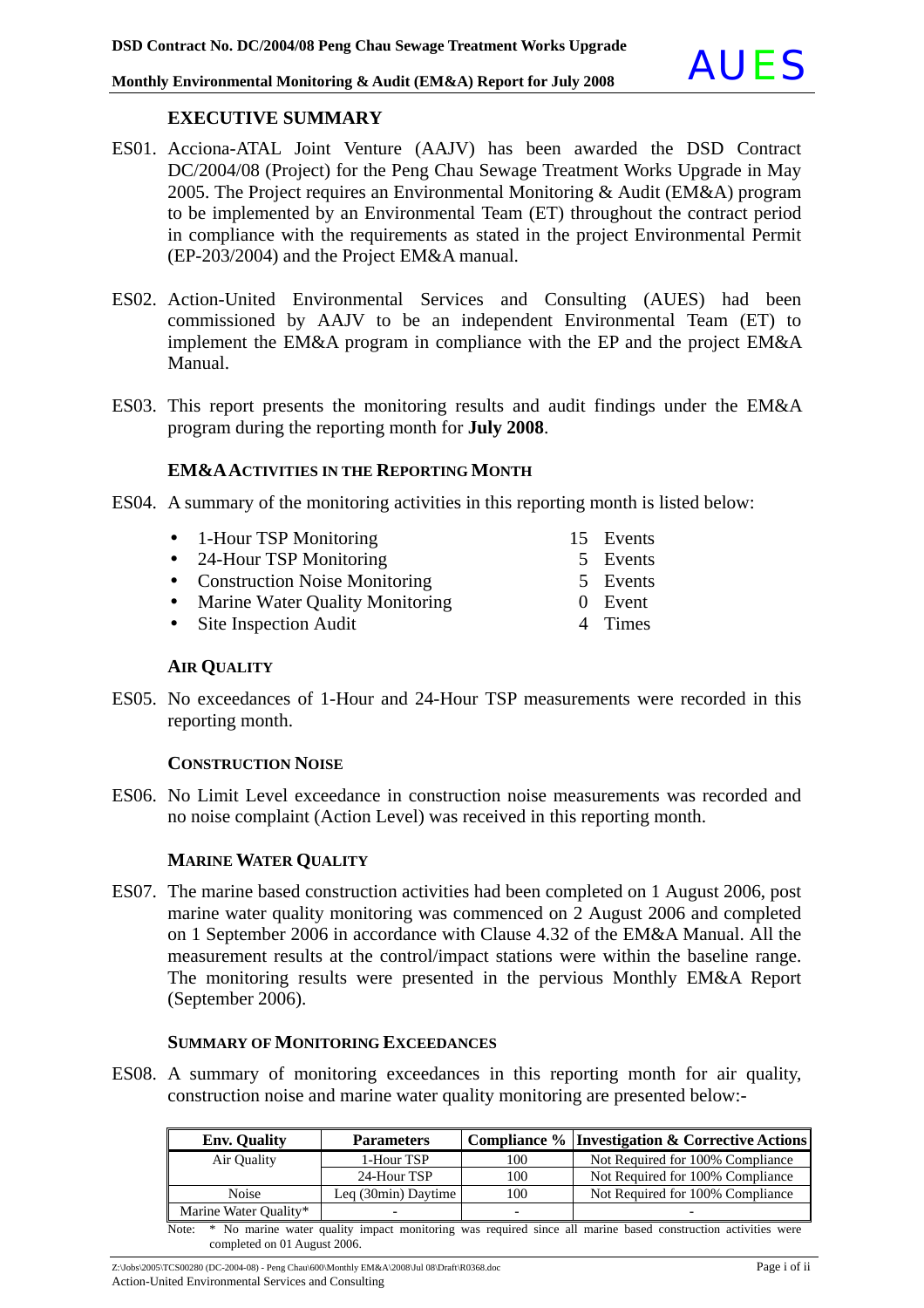#### **ENVIRONMENTAL COMPLAINTS**

ES09. No environmental complaint was received in this reporting month.

#### **ENVIRONMENTAL SUMMONS**

ES10. No environmental summons was received in this reporting month.

#### **FUTURE KEY ISSUES**

ES11. The potential environmental impacts for this project generally include air quality, noise, water quality and construction waste. The contractor is to properly implement the required environmental mitigation measures as per the Implementation Schedule in the EM&A manual to ensure no significant adverse environmental impact arises from the construction works. The contractor was reminded to maintain good house-keeping throughout the construction period.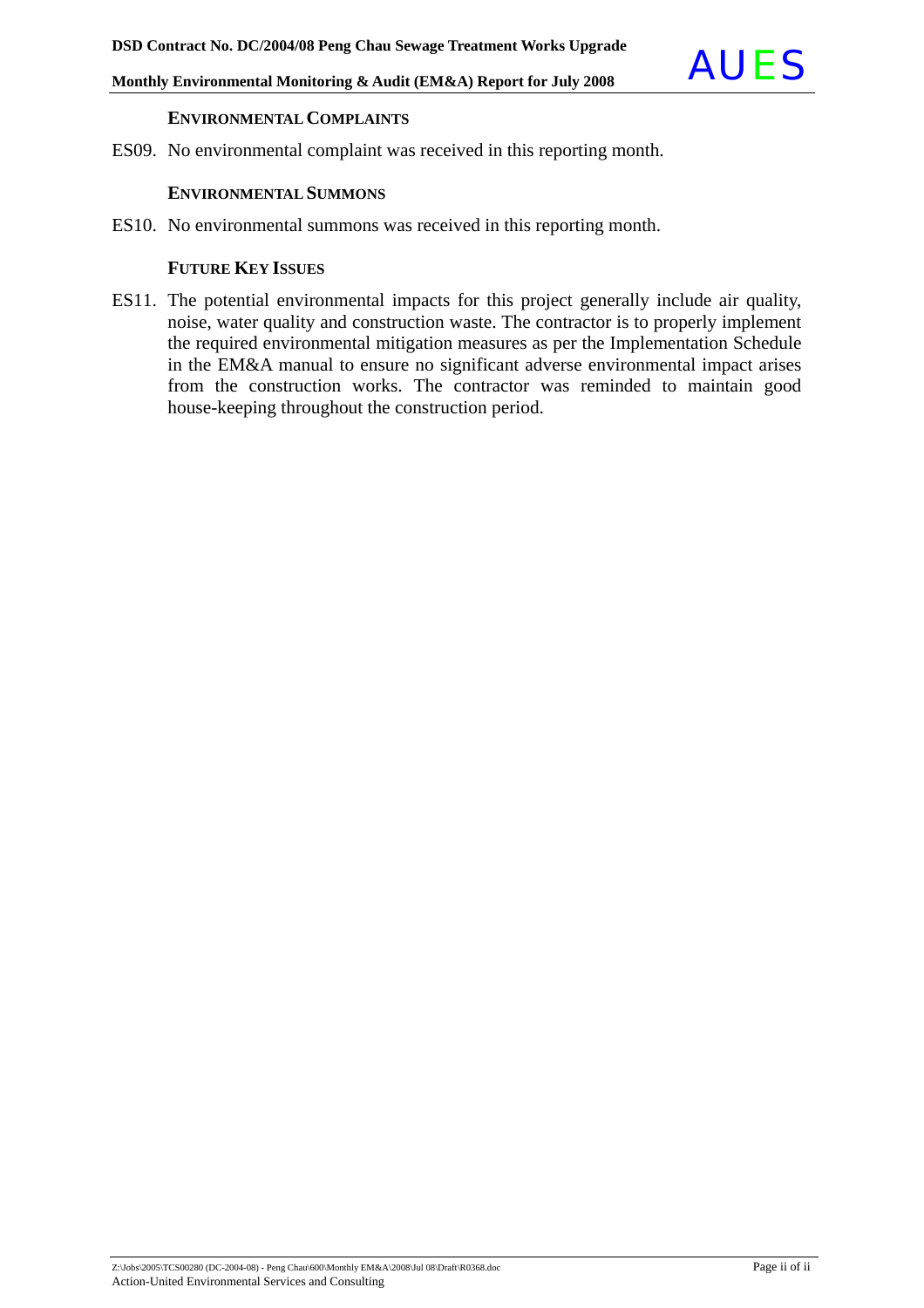#### **1.0 INTRODUCTION**

- 1.01 Acciona-ATAL Joint Venture (AAJV) has been awarded the DSD Contract DC/2004/08 (Project) for the upgrading of Peng Chau Sewage Treatment Works in May 2005. The Project requires an Environmental Monitoring & Audit (EM&A) program to be implemented by an Environmental Team (ET) throughout the contract period in compliance with the requirements as stated in the project Environmental Permit (EP-203/2004) and the project EM&A manual. The location of the project site is presented in **Appendix A**.
- 1.02 The works to be executed under this project mainly comprise the following:-
	- Upgrade and reconstruct the existing Peng Chau Sewage Treatment Works (STW);
	- Construct an emergency overflow, storm tanks and submarine outfall;
	- Provide de-odourization facilities and associated sludge treatment facilities, and extend inlet pumping mains and construct an equalization tank;
	- Demolish the existing treatment facilities;
	- Construct sludge drying bed; and
	- Construct remaining works
- 1.03 Action-United Environmental Services and Consulting (AUES) had been commissioned by AAJV to be the independent environmental team (ET) for implementation of the EM&A program in accordance with the requirements as set out in the EP and the project EM&A manual.
- 1.04 This report presents the monitoring results and audit findings under the EM&A program during the reporting month for **July 2008.**

#### **REPORT STRUCTURE**

1.05 The Monthly EM&A report is structured into the following sections:-

| <b>SECTION 1</b>  | <b>INTRODUCTION</b>                                   |
|-------------------|-------------------------------------------------------|
| <b>SECTION 2</b>  | <b>PROJECT ORGANIZATION AND CONSTRUCTION PROGRESS</b> |
| <b>SECTION 3</b>  | <b>SUMMARY OF IMPACT MONITORING REQUIREMENTS</b>      |
| <b>SECTION 4</b>  | <b>IMPACT MONITORING METHODOLOGIES</b>                |
| <b>SECTION 5</b>  | <b>IMPACT MONITORING RESULTS</b>                      |
| <b>SECTION 6</b>  | <b>WASTE MANAGEMENT</b>                               |
| <b>SECTION 7</b>  | <b>SITE INSPECTION</b>                                |
| <b>SECTION 8</b>  | <b>ENVIRONMENTAL COMPLAINTS AND NON-COMPLIANCE</b>    |
| <b>SECTION 9</b>  | <b>IMPLEMENTATION STATUES OF MITIGATION MEASURES</b>  |
| <b>SECTION 10</b> | <b>IMPACT FORECAST</b>                                |
| <b>SECTION 11</b> | <b>CONCLUSIONS</b>                                    |

#### **2.0 PROJECT ORGANIZATION AND CONSTRUCTION PROGRESS**

#### **PROJECT ORGANIZATION AND MANAGEMENT STRUCTURE**

2.01 The organization chart and lines of communication with respect to the on-site environmental management and monitoring program are shown in **Appendix B**.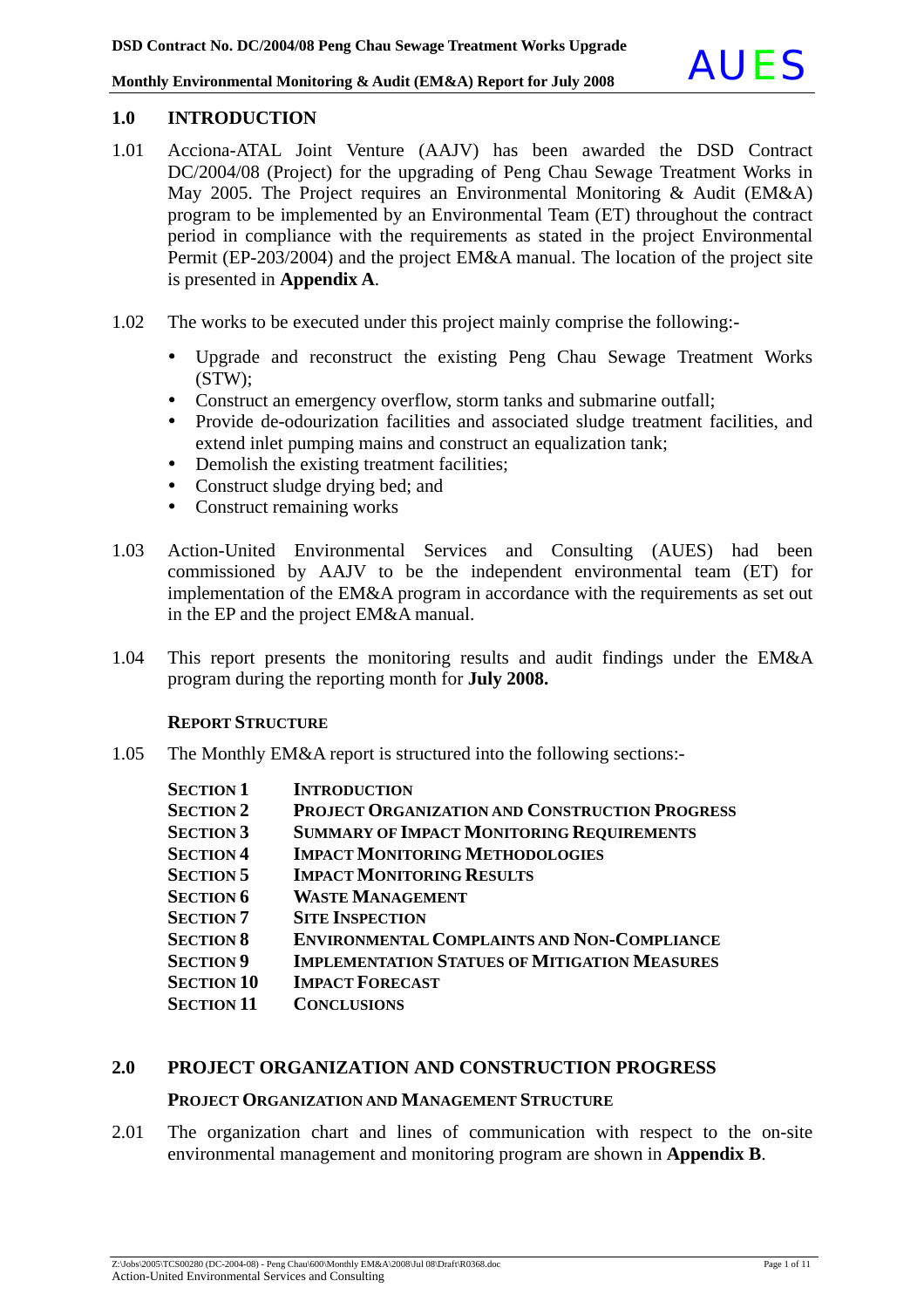

#### **CONSTRUCTION PROGRESS**

2.02 A summary of the major construction activities undertaken in this reporting month is shown in **Table 2-1**.

| <b>Locations</b> | <b>Description of Construction Activities</b>                        |
|------------------|----------------------------------------------------------------------|
| Portion P        |                                                                      |
| Portion O        |                                                                      |
| Portion R        | Glazing works of Drying Bed House; and<br>Paving works construction. |
| Portion S        | _                                                                    |
| Area A           | _                                                                    |
| Area B           | _                                                                    |
| Area C           | _                                                                    |

|  |  |  | Table 2-1 Major Construction Activities in the Reporting Month |
|--|--|--|----------------------------------------------------------------|
|--|--|--|----------------------------------------------------------------|

#### **SUMMARY OF ENVIRONMENTAL SUBMISSIONS**

2.03 A summary of the relevant permits, licences, and/or notifications on environmental protection for the Project during this reporting month is presented in **Table 2-2***.*

**Table 2-2 Status of Environmental Licenses and Permits** 

| <b>Items</b>                | <b>Item Description</b>                                                                                         | <b>License/Permit Status</b> |
|-----------------------------|-----------------------------------------------------------------------------------------------------------------|------------------------------|
|                             | Environmental Permit No.: EP-203/2004                                                                           | Issued at 30 November 2004   |
| $\mathcal{D}_{\mathcal{L}}$ | Air Pollution Control (Construction Dust)                                                                       | Notified EPD on 17 June 2005 |
| 3                           | Water Pollution Control (Discharge Licence) No.: EP890/W2/XE005                                                 | Valid to 30 September 2010   |
| 4                           | Chemical Waste Producer Registration No.: WPN:5213-976-N2449-01                                                 | Registration on 03 June 2005 |
| 5                           | Exemption for site concrete batching plant licence                                                              | Issued at 21 October 2005    |
| 6                           | Exemption Account for Disposal of Construction Waste (Account Valid until 27 September 2008<br>Number: 5000577) |                              |

### **3.0 SUMMARY OF IMPACT MONITORING REQUIREMENTS**

- 3.01 Environmental monitoring and audit requirements are set out in the project EM&A manual. Air quality, construction noise and marine water quality have been identified as the key environmental issues under this project during the construction phase.
- 3.02 A summary of the EM&A requirements for air quality, construction noise and marine water quality monitoring are shown in **Table 3-1***.* The designated station/locations for air quality, construction noise and marine water quality monitoring are shown in **Appendix C**.

| <b>Environmental Aspect</b> | <b>Monitoring Parameters</b>                       |                           |  |
|-----------------------------|----------------------------------------------------|---------------------------|--|
| Air Quality                 | 1-Hour TSP                                         |                           |  |
|                             | 24-Hour TSP                                        |                           |  |
| <b>Construction Noise</b>   | Leq $_{(30min)}$ during normal working hours       |                           |  |
|                             | Supplementary $L_{10}$ and $L_{90}$ for reference. |                           |  |
|                             | Dissolved Oxygen (DO);                             | Salinity;                 |  |
| Marine Water Ouality        | Temperature;                                       | Suspended Solids (SS);    |  |
|                             | Turbidity;                                         | Ammonia Nitrogen; and     |  |
|                             | pH;                                                | Total Inorganic Nitrogen. |  |

**Table 3-1 Summary of EM&A Requirements**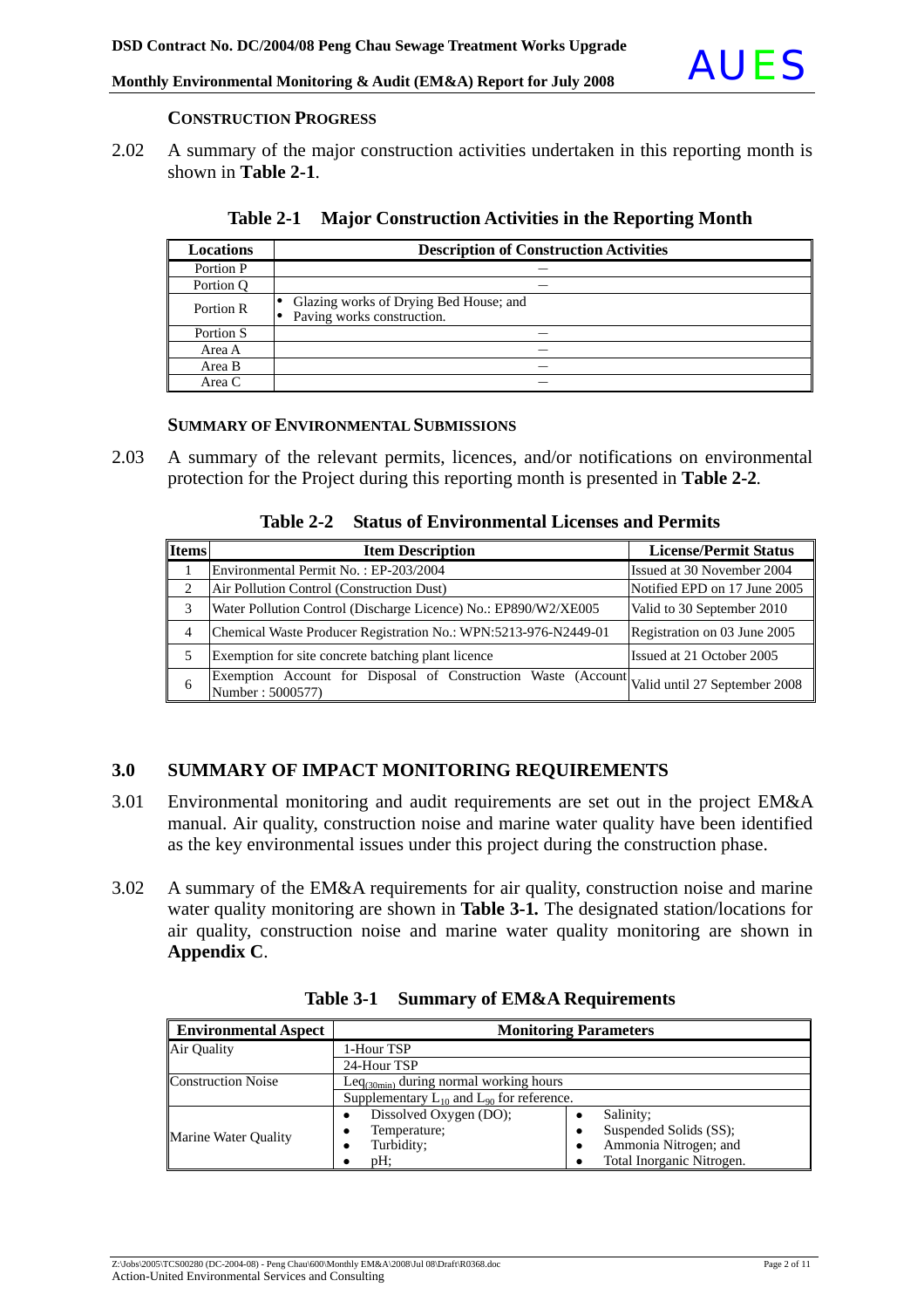- 3.03 Air quality monitoring is carried out once in every six days for 24-Hour TSP and 3 times every six days for 1-Hour TSP at the designated monitoring station.
- 3.04 Construction noise monitoring is conducted once in every six days at the designated monitoring station. Measurements of  $\text{Leq}_{(30\text{min})}$  shall be taken between 0700 and 1900 with supplementary  $L_{10}$  and  $L_{90}$  data will be collected.
- 3.05 Marine water quality monitoring is carried out 3 times every week at 4 designated monitoring locations (2 Control stations and 2 Impact stations).
- 3.06 The impact marine water quality monitoring program shall be conducted during the course of marine based construction activities of the Project.
- 3.07 A summary of the Action/Limit (A/L) Levels for air quality, construction noise and marine water quality are shown in **Tables 3-2, 3-3** and **3-4**.

| <b>Monitoring Location</b> | Action Level $(\mu g/m^3)$ |                | Limit Level $(\mu g/m^3)$ |              |
|----------------------------|----------------------------|----------------|---------------------------|--------------|
|                            | <b>1-Hour TSP</b>          | 24-Hour TSP    | <b>1-Hour TSP</b>         | 24-Hour TSP  |
| AN 1                       | $\sigma = 346$             | $\sigma = 163$ | $>$ or = 500              | $>$ or = 260 |

#### **Table 3-2 Action and Limit Levels for Air Quality**

| <b>Monitoring Period</b>             | Action Level in $dB(A)$                                      | Limit Level in $dB(A)$ |
|--------------------------------------|--------------------------------------------------------------|------------------------|
| 0700-1900<br>hours<br>on<br>weekdays | normal When one or more documented<br>complaint was received | $>$ 75 dB(A)           |

## **Table 3-3 Action and Limit Levels for Construction Noise**

#### **Table 3-4 Action and Limit Levels for Marine Water Quality**

| <b>Parameters</b>               |               | <b>Action Level</b>                                                                                                                                                    | <b>Limit Level</b>                                                                    |  |
|---------------------------------|---------------|------------------------------------------------------------------------------------------------------------------------------------------------------------------------|---------------------------------------------------------------------------------------|--|
| Surface $&$<br>DO.<br>Mid-depth |               | $\epsilon$ or $=$ 4.1                                                                                                                                                  | $\epsilon$ or = 3.9                                                                   |  |
| mg/L                            | <b>Bottom</b> | $\rm <$ or =3.3                                                                                                                                                        | $\epsilon$ or = 2.0                                                                   |  |
| Turbidity, NTU                  |               | 7.5 or 130% of upstream control station's<br>6.2 or 120% of upstream control station's<br>SS at the same tide of the same day.<br>SS at the same tide of the same day. |                                                                                       |  |
| SS, mg/L                        |               | 17.6 or 120% of upstream control<br>station's SS at the same tide of the same<br>day.                                                                                  | 20.2 or 130% of upstream control<br>station's SS at the same tide of the same<br>day. |  |
| $NH3-N$ , mg/L                  |               | $>$ or = 0.16                                                                                                                                                          | $>$ or = 0.22                                                                         |  |
| TIN, $mg/L$                     |               | $>$ or = 0.91                                                                                                                                                          | $>$ or = 0.94                                                                         |  |
| E.Coli, cfu/100mL               |               | $>$ or = 374                                                                                                                                                           | $>$ or = 610                                                                          |  |

3.08 The Event Action Plan for air quality, construction noise and marine water quality has been implemented in this project. Details of the Event Action Plan were presented in the First Impact EM&A report.

#### **4.0 IMPACT MONITORING METHDOLOGY**

#### **MONITORING LOCATIONS**

4.01 There is one designated station for air quality and construction noise monitoring and four (4) designated locations for marine water quality monitoring. Their locations are shown in **Tables 4-1** and **4-2** and geographically in **Appendix C**.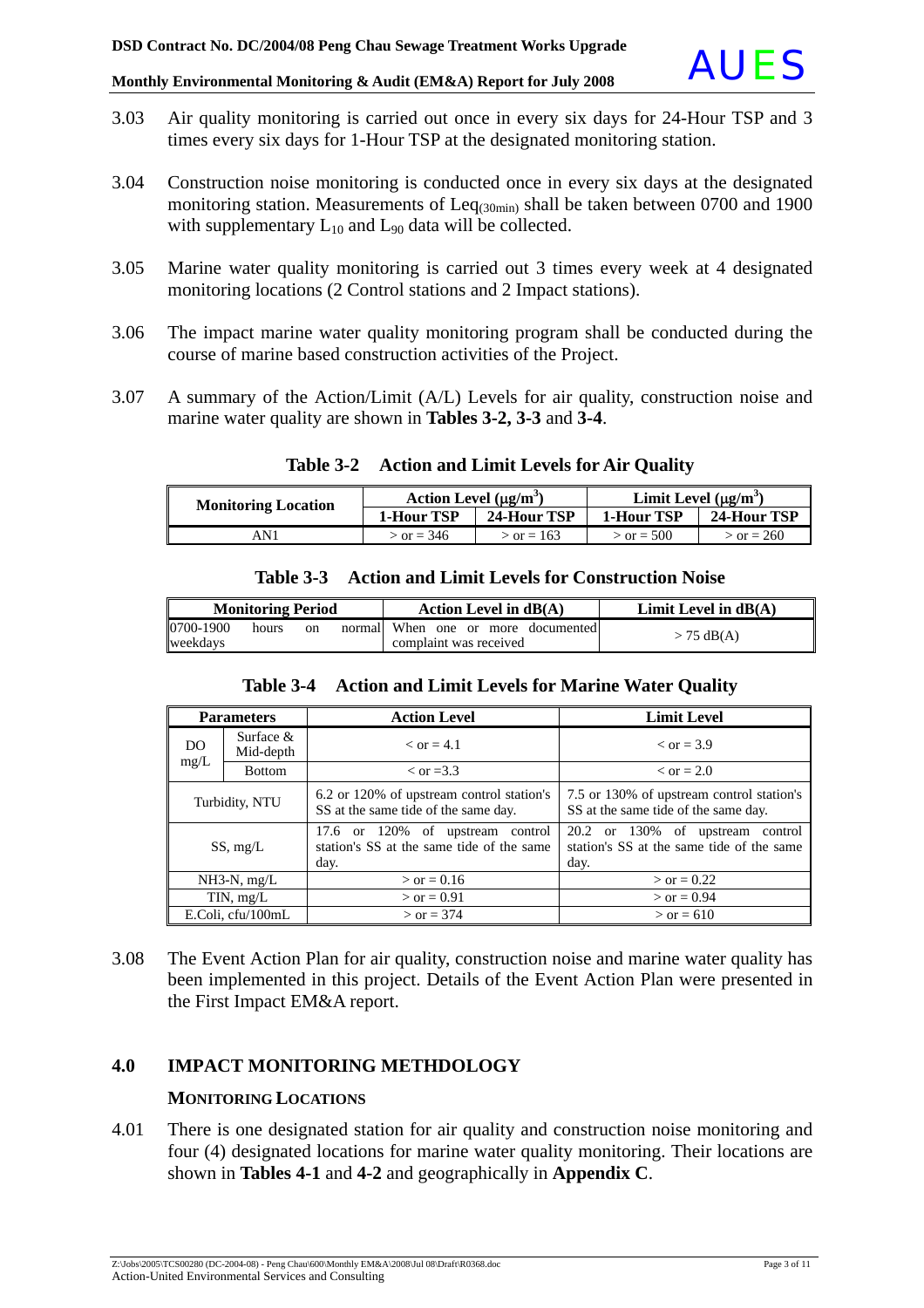

4.02 Owing to the residents' refusal of providing access to the designated air quality and construction noise station, an alternative air and noise monitoring station was proposed and approved by EPD (Ref: (2) EP2/N9/F/93 IV) on 14 July 2005. The approved alternative air and noise station is located at the abutment (Portion P) within the site boundary next to the sensitive receiver Sea Crest Villa.

|  |  |  | Table 4-1 Location of Air Quality and Noise Monitoring Station |
|--|--|--|----------------------------------------------------------------|
|--|--|--|----------------------------------------------------------------|

| <b>Station ID</b> | <b>Description</b>                            |
|-------------------|-----------------------------------------------|
| AN                | Abutment at Portion P next to Sea Crest Villa |

| <b>Locations ID</b> | <b>Description</b>                 | <b>Easting</b> | <b>Northing</b> |
|---------------------|------------------------------------|----------------|-----------------|
| W1                  | Predicted Dredging Non-Impact Zone | 821279.0       | 816452.1        |
| W <sub>2</sub>      | Live Coral Area                    | 821573.2       | 816769.7        |
|                     | <b>Control Station</b>             | 821919.0       | 817155.0        |
|                     | <b>Control Station</b>             | 821443.2       | 816257.4        |

#### **Table 4-2 Locations of Marine Water Quality Monitoring**

4.03 The installation of a wind monitoring station at the sensitive receivers or site offices was confirmed impractical. Use of meteorological data provided by the Peng Chau Station of the Hong Kong Observatory (HKO) has been adopted in this project since September 2005.

#### **MONITORING FREQUENCY AND PERIOD**

#### **1-HOUR TSPMONITORING**

4.04 All 1-Hour TSP monitoring was conducted at the EPD-approved alternative station three times every 6 days.

#### **24-HOUR TSPMONITORING**

4.05 All 24-Hour TSP monitoring was conducted at the EPD-approved alternative station once every six days.

#### **CONSTRUCTION NOISE MONITORING**

4.06 Impact construction noise monitoring was undertaken at the EPD-approved alternative location weekly.

#### **MARINE WATER QUALITY MONITORING**

4.07 Since the submarine work was completed on 01 August 2006, therefore no impact water quality monitoring had been undertaken in this reporting period. According to the EM&A Clause 4.32, post water quality monitoring had been conducted from 02 August 2006 to 01 September 2006. All the measurement results at the control/impact stations were within the baseline range. The monitoring results were presented in the pervious Monthly EM&A Report (September 2006).

#### **MONITORING EQUIPMENT**

4.08 The monitoring equipment used by the ET in the EM&A program is presented in the **Table 4-3**.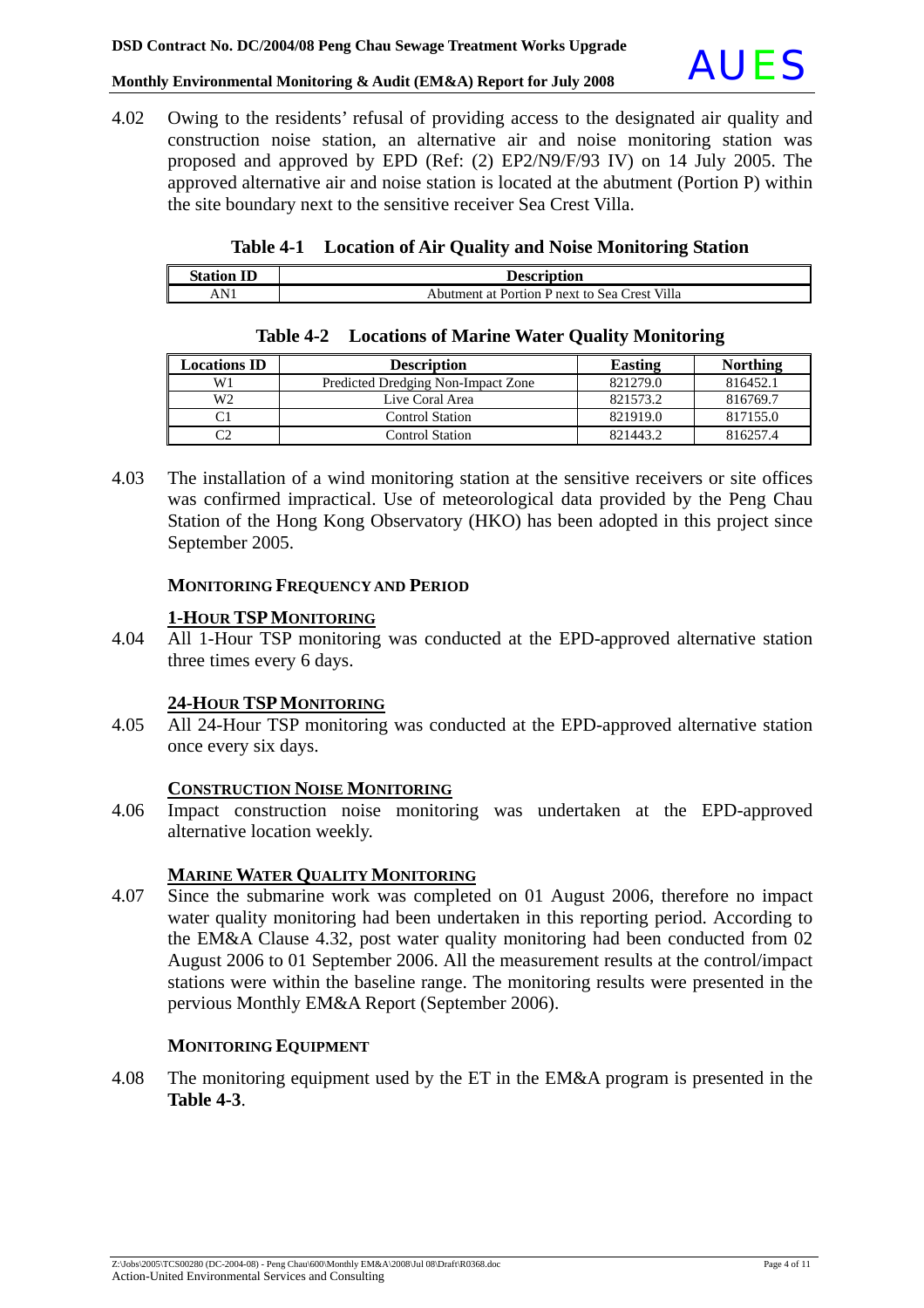| <b>Environmental Aspect</b> | <b>Parameters</b>          | <b>Monitoring Equipment</b>    |
|-----------------------------|----------------------------|--------------------------------|
| Marine Water Quality        | Dissolved Oxygen           | <b>YSI 85</b>                  |
|                             | Temperature                | <b>YSI 85</b>                  |
|                             | Turbidity                  | HACH 2100P                     |
| Air Quality                 | 1-Hour TSP                 | Sibata LD-3                    |
|                             | 24-Hour TSP                | Tisch High Volume Sampler 515N |
| <b>Construction Noise</b>   | Leq30                      | <b>B&amp;K</b> Type 2238       |
|                             | <b>On-site Calibration</b> | <b>B&amp;K</b> Type 4231       |

#### **Table 4-3 Monitoring Equipment Used in EM&A Program**

#### **1-HOUR TSPMONITORING**

4.09 Measurement of 1-Hour TSP monitoring was taken by a Sibata LD-3 Laser Dust Meter that is a portable and battery-operated laser photometer capable of performing real time 1-Hour TSP measurements. A comparison test with HVS was carried out prior to baseline monitoring in compliance with the EM&A requirements and a conversion factor for direct reading of the dust meter has been established.

#### **24-HOUR TSPMONITORING**

- 4.10 The 24-Hour TSP monitoring was carried out by a High Volume Sampler (HVS) in compliance with the project EM&A Manual. The HVS employed complied with the PS specifications including.
	- Power supply of  $220v/50$  Hz for 24-Hour continuous operation;
	- $\cdot$  0.6-1.7 m<sup>3</sup>/min (20-60 SCFM) adjustable flow rate;
	- A 7-day mechanical timer for 24-Hour operation;
	- An elapsed time indicator with  $\pm 2$  minutes accuracy for 24-Hour operation;
	- Minimum exposed area of  $63 \text{ in}^2$ ;
	- Flow control accuracy of  $\pm 2.5$ % deviation over 24-Hour operation;
	- An anodized aluminum shelter to protect the filter and sampler;
	- A motor speed-voltage control to control mass flow rate with accuracy of  $\pm 2.5\%$ deviation over 24-Hour sampling period;
	- Provision of a flow recorder for continuous monitoring;
	- Provision of a peaked roof inlet;
	- Incorporation with a manometer; and
	- An  $8"x10"$  stainless steel filter holder to hold, seal and easy to change the filter paper.
- 4.11 The filter papers used in 24-Hour TSP monitoring were of size 8"x10" and provided by a local HOKLAS-accredited laboratory, ALS Techichem Pty (HK) Limited (HOKLAS No. 66). The filters papers after measurements were returned to the laboratory for the required treatment and analysis.

#### **WIND DATA MONITORING**

4.12 The installation of a wind monitoring station at the sensitive receivers or site offices was confirmed impractical. The meteorological data for this project has been provided by the Hong Kong Observatory (HKO) Peng Chau Station upon IEC & EPD approval.

#### **NOISE MONITORING**

4.13 Noise measurements were taken in terms of the A-weighted equivalent sound pressure level (Leq) measured in decibels (dB). Supplementary statistical results such as  $L_{10}$ and L90 were also obtained for reference.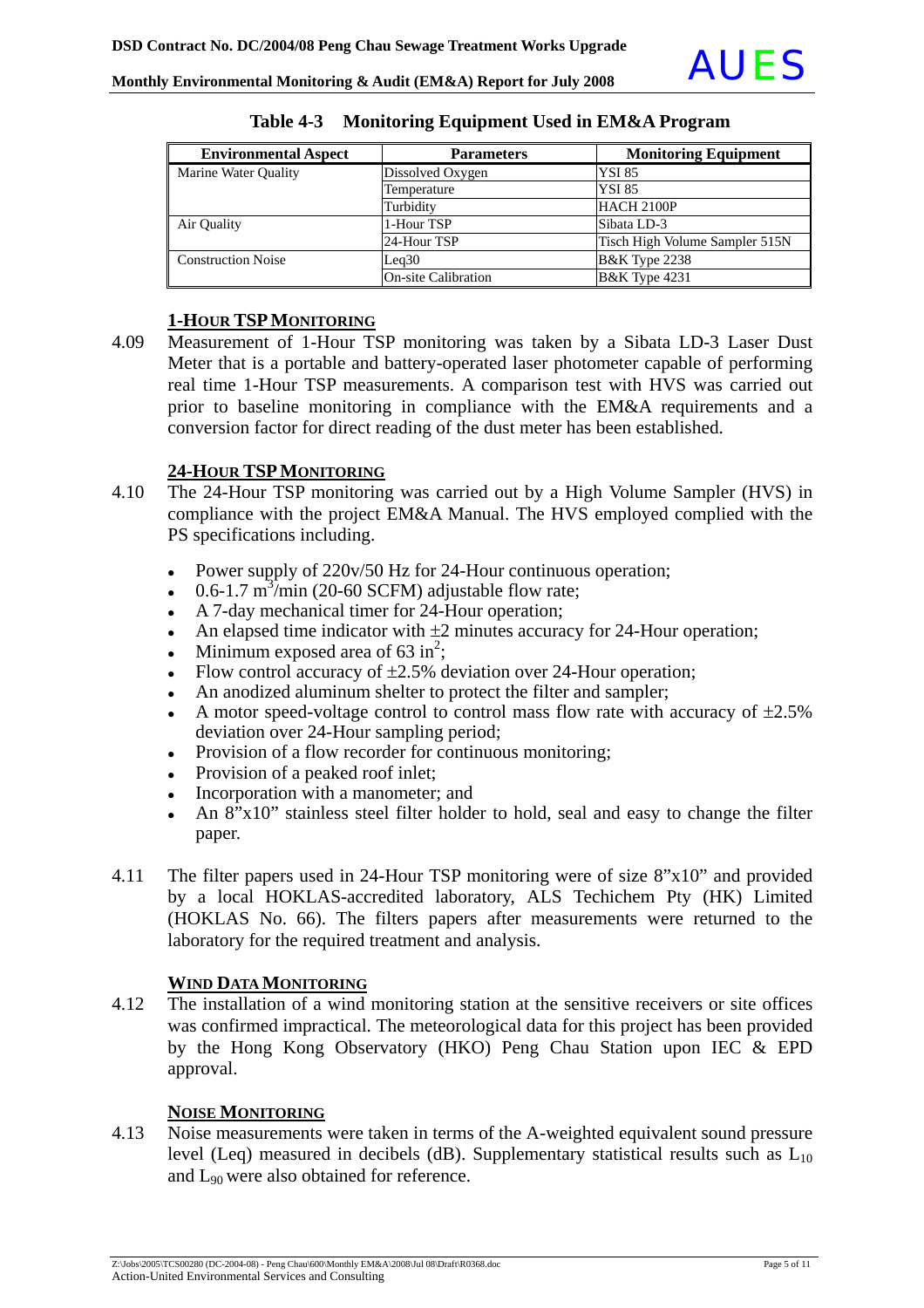

- 4.14 Hand-held sound level meters (B&K Model 2238) and associated acoustical calibrators in compliance with the International Electrotechnical Commission (IEC) Publication 651:1979 (Type 1) and 804:1985 (Type 1) specification were used for taking the impact noise measurements.
- 4.15 Windshield was fitted in all measurements. All noise measurements were made with the meter set to FAST response and on the A-weighted equivalent continuous sound pressure level (Leq).
- 4.16 No noise measurement was carried out in the presence of fog, rain, wind with a steady speed exceeding 5 m/s or wind with gusts exceeding 10 m/s.

#### **MARINE WATER QUALITY MONITORING**

- 4.17 The marine water quality monitoring was carried out in compliance with the project EM&A requirements. Monitored parameters include Dissolved Oxygen (DO), Temperature, Turbidity, Salinity, pH, Suspended Solids (SS) and Total Inorganic Nitrogen (TIN).
- 4.18 DO, temperature, turbidity, pH and salinity were measured in-situ whereas SS and TIN were determined in a HOKLAS accredited laboratory.
- 4.19 Marine water quality monitoring was conducted during mid-ebb and mid-flood at specified depths in compliance with the project EM&A Manual. Duplicate in-situ measurements were taken and duplicate samples were collected in accordance with HOKLAS requirements for QA/QC purposes.

#### **LABORATORY MEASUREMENT/ANALYSIS**

4.20 Laboratory analyses of SS, TIN and ammonia nitrogen were carried out by a local HOKLAS- accredited laboratory, ALS Techichem Pty (HK) Limited (HOKLAS No. 066). The specified testing services provided by ALS as shown in **Table 4-4** are accredited under the HOKLAS Scheme.

| <b>Determinant</b>              | <b>Standard Method</b> | <b>Detection Limit</b> |
|---------------------------------|------------------------|------------------------|
| Suspended Solids (mg/L)         | ALS Method EA-025      | $2.0 \text{ mg/L}$     |
| Total Inorganic Nitrogen (mg/L) | ALS Method EK-055A     | $0.01$ mg/L            |
| Ammonia Nitrogen (mg/L)         | ALS Method EK-055A     | $0.01$ mg/L            |

**Table 4-4 Analytical Methods Applied to Marine Water Quality Samples**

#### **EQUIPMENT CALIBRATION**

- 4.21 Initial calibration of the HVS was performed upon installation and thereafter at bi-monthly intervals in accordance with the manufacturer's instruction using the NIST-certified standard calibrator. The calibration data are properly documented and the records are maintained by ET for future reference.
- 4.22 The 1-Hour TSP meter was calibrated by the supplier prior to purchase. Zero response of the equipment is checked before and after each monitoring event. A comparison test was carried out with a HVS. A conversion factor (K) of 4.0 was generated in accordance with the equipment manufacturer's instruction. The meter counts in minutes multiplied by the conversion factor will generate the equivalent dust concentration by HVS.

Z:\Jobs\2005\TCS00280 (DC-2004-08) - Peng Chau\600\Monthly EM&A\2008\Jul 08\Draft\R0368.doc Page 6 of 11 Action-United Environmental Services and Consulting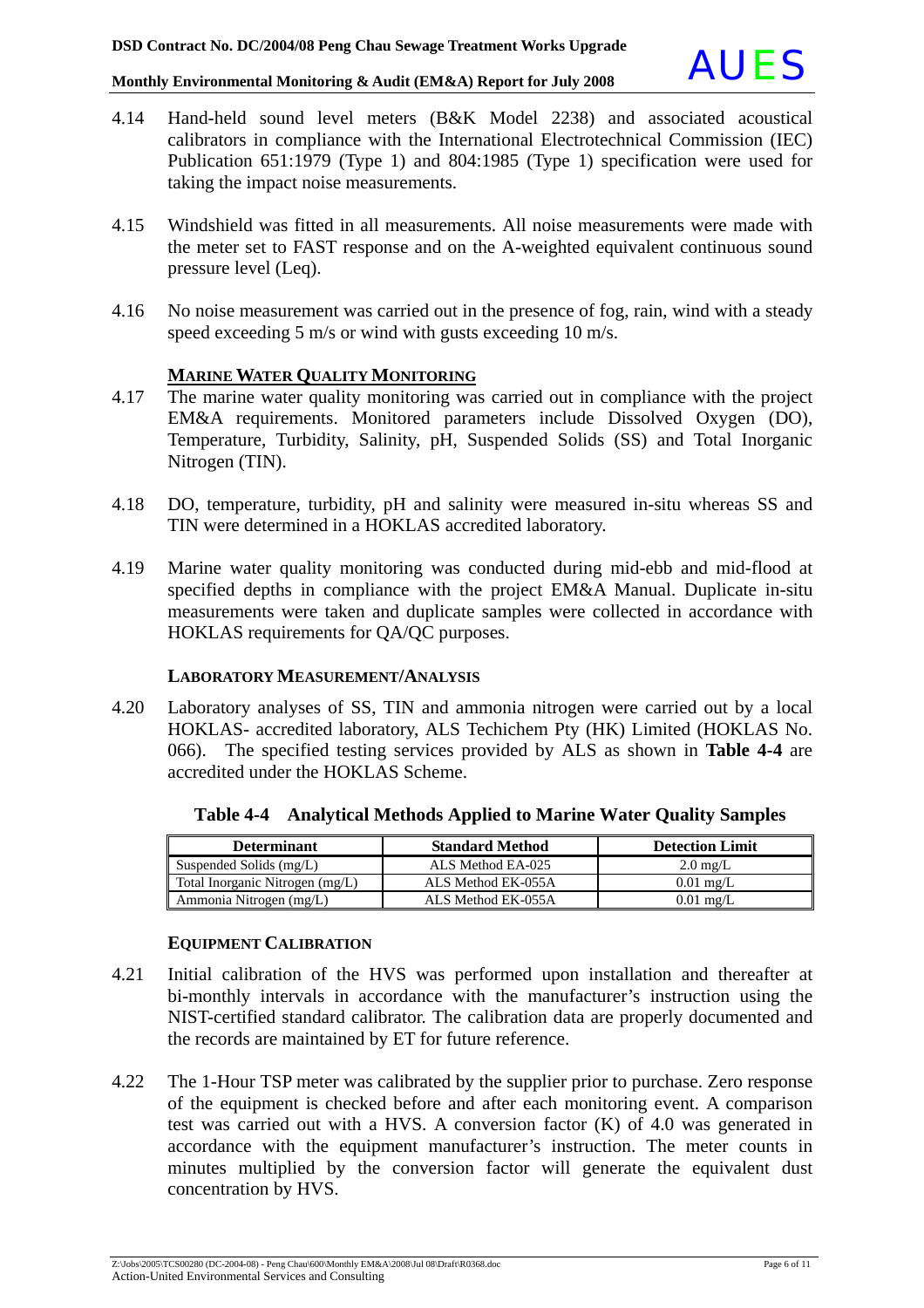- 4.23 The sound level meters are calibrated using an acoustic calibrator prior to and after measurements. The meters are regularly calibrated in accordance with the manufacturer's instructions. Prior to and following each noise measurement, the accuracy of the sound level meter was checked using an acoustic calibrator generating a known sound pressure level at a known frequency. Measurements are considered valid only if the calibration levels before and after the noise measurement agree to within 1.0 dB.
- 4.24 All in-situ water monitoring instruments are checked, calibrated and certified by a HOKLAS accredited laboratory before use and subsequently re-calibrated at 3-monthly intervals. Responses of sensors and electrodes are checked with standard solutions before each use.
- 4.25 The calibration certificates of the monitoring equipment used during the impact monitoring program are attached in **Appendix D**. **DATA MANAGEMENT AND DATA QA/QC CONTROL**
- 4.26 The monitoring data recorded in the equipment e.g. 1-Hour TSP meters and noise meters are downloaded directly from the equipment at the end of each monitoring day. The downloaded monitoring data are input into a computerized database properly maintained by the ET. The laboratory results are input directly into the computerized database and QA/QC checked by personnel other than those who input the data.
- 4.27 For monitoring activities require laboratory analysis, the local laboratory follows the QA/QC requirements as set out under the HOKLAS scheme for all laboratory testing.

#### **5.0 IMPACT MONITORING RESULTS**

5.01 The impact EM&A program was carried out by the ET in compliance with the project EM&A Manual in this reporting period. The impact monitoring schedules are presented in **Appendix E** and the monitoring results are detailed in the following sub-sections.

#### **AIR QUALITY**

5.02 The impact air quality monitoring data is summarized in **Tables 5-1**. Graphical plots of the 1-Hour and 24-Hour TSP results are shown in **Appendix F** respectively.

| <b>Monitoring</b>   | 24-Hour TSP   | 1-Hour TSP Monitoring Results $(\mu\alpha/m^3)$ |                   |              |              |              |
|---------------------|---------------|-------------------------------------------------|-------------------|--------------|--------------|--------------|
| Date                | $(\mu g/m^3)$ | <b>Monitoring Date</b>                          | <b>Start Time</b> | $1st$ Result | $2nd$ Result | $3rd$ Result |
| $05$ -July- $08$    | 47            | $05$ -July- $08$                                | 09:25             | 69           | 75           | 71           |
| $11$ -July-08       | 39            | $11$ -July-08                                   | 09:15             | 32           | 22           | 22           |
| $17$ -July-08       | 30            | $17$ -July-08                                   | 09:20             | 30           | 29           | 30           |
| $23$ -July-08       | 23            | $23$ -July-08                                   | 09:12             | 25           | 30           | 31           |
| $29$ -July-08       | 48            | $29$ -July-08                                   | 09:22             | 292          | 276          | 283          |
| <b>Action Level</b> | $>$ or = 163  |                                                 |                   | $>$ or = 346 |              |              |
| <b>Limit Level</b>  | $>$ or = 260  |                                                 |                   |              | $>$ or = 500 |              |

**Table 5-1 Summary of 24-Hour and 1-Hour TSP Monitoring Results** 

Note: \* Exceedances are in bold and underline.

- 5.03 No Action/Limit Level exceedance of 1-Hour and 24-Hour TSP measurements were recorded in this reporting month.
- 5.04 The meteorological data in this reporting month are summarized in **Appendix G**.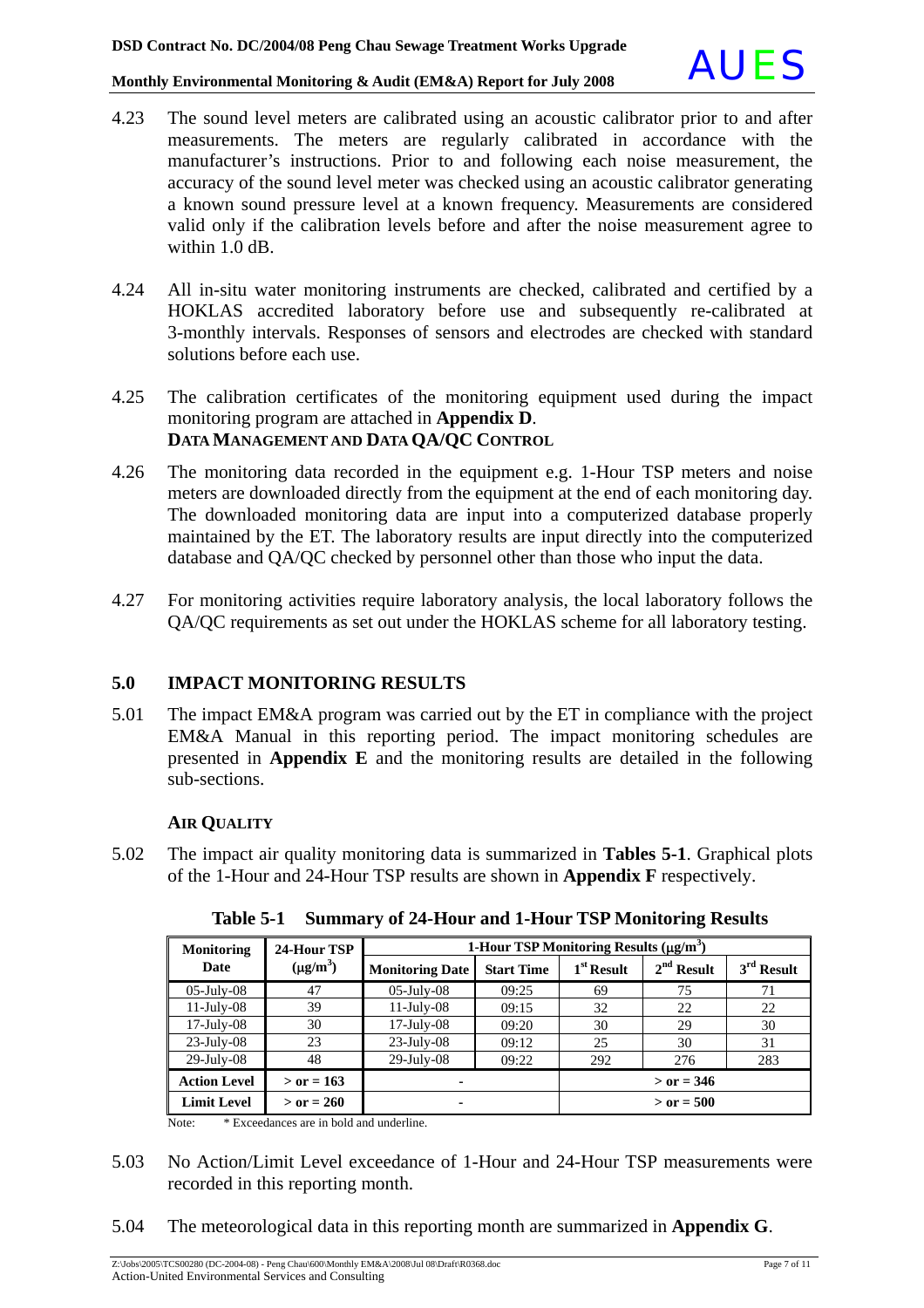

#### **CONSTRUCTION NOISE**

5.05 The impact noise monitoring results are summarized in **Table 5-2**. Graphical plots of the monitoring data are presented in **Appendix F**.

| Date               | <b>Start</b><br>Time | 1st<br>Leg5 | 2nd<br>Leq5 | 3rd<br>Leg5 | 4th<br>Leq5 | 5th<br>Leg <sub>5</sub> | $6^{\rm th}$<br>Leq5 | Leq30 | Corrected*<br>Leq30 |
|--------------------|----------------------|-------------|-------------|-------------|-------------|-------------------------|----------------------|-------|---------------------|
| $05$ -July- $08$   | 09:58                | 61.2        | 65.4        | 68.0        | 63.9        | 66.8                    | 64.0                 | 65.4  | 68.4                |
| $11$ -July-08      | 09:40                | 66.6        | 72.4        | 72.7        | 73.1        | 66.8                    | 65.9                 | 70.6  | 73.6                |
| $17$ -July-08      | 11:28                | 55.5        | 54.1        | 46.4        | 50.7        | 51.1                    | 57.5                 | 53.9  | 56.9                |
| $23$ -July-08      | 09:40                | 52.3        | 58.2        | 64.3        | 55.0        | 63.9                    | 66.7                 | 62.6  | 65.6                |
| $29$ -July-08      | 11:25                | 48.0        | 50.8        | 48.8        | 48.1        | 50.1                    | 48.5                 | 49.2  | 52.2                |
| <b>Limit Level</b> |                      |             |             | ۰           |             |                         |                      |       | $> 75$ dB(A)        |

**Table 5-2 Summary of Construction Noise Monitoring Results** 

Note: \* A façade correction of +3 dB(A) has been added according to acoustical principles and EPD guidelines.

#### **MARINE WATER QUALITY**

- 5.06 No marine water quality impact monitoring was required in this reporting month since all marine based construction works had been completed on 01 August 2006.
- 5.07 Based on the Project EM&A Manual Clause 4.32 requirement, the post marine water quality monitoring had been conducted from 02 August 2006 to 01 September 2006. All the measurement results at the control/impact stations were within the baseline range. The monitoring results were presented in the pervious Monthly EM&A Report (September 2006).

#### **6.0 WASTE MANAGEMENT**

6.01 The waste management inspection carried by ET was performed on 27 June 2008 in this reporting month, no observation was recorded.

#### **RECORDS OF WASTE QUANTITIES**

- 6.02 All types of waste arising from the construction work are classified into the following:-
	- Excavated material;
	- Construction & demolition (C&D) material;
	- Chemical waste: and
	- General refuse
- 6.03 The quantities of waste for disposal in this reporting month are summarized in **Tables 6-1** and **6-2.** Whenever possible, materials were reused on-site as far as practicable.

| <b>Type of Waste</b>                                          | Quantity | <b>Disposal Locations</b>   |
|---------------------------------------------------------------|----------|-----------------------------|
| Excavated Material (Spent lube oil) (Liters)                  |          | N/A                         |
| Empty Site Vehicle Batteries (Nos.)                           |          | N/A                         |
| Excavated material (Uncontaminated) $(m3)$                    | 41.48    | Peng Chau Transfer Facility |
| Broken Rock $(m3)$                                            | $\Omega$ | Peng Chau Transfer Facility |
| Construction & Demolition Material (Inert) (tons)             | 35.65    | Peng Chau Transfer Facility |
| Construction & Demolition Material (Non-Inert) (tons)         |          | N/A                         |
| Asbestos C&D Materials $(m3)$                                 |          | N/A                         |
| Chemical Waste (Liters)                                       |          | N/A                         |
| Wastewater Collected for Off-site Treatment (m <sup>3</sup> ) |          | N/A                         |
| General Refuse (tons)                                         |          | Peng Chau Transfer Facility |
| Dredged Materials $(m3)$                                      |          | N/A                         |

**Table 6-1 Summary of Waste Quantities for Disposal**

Z:\Jobs\2005\TCS00280 (DC-2004-08) - Peng Chau\600\Monthly EM&A\2008\Jul 08\Draft\R0368.doc Page 8 of 11 Action-United Environmental Services and Consulting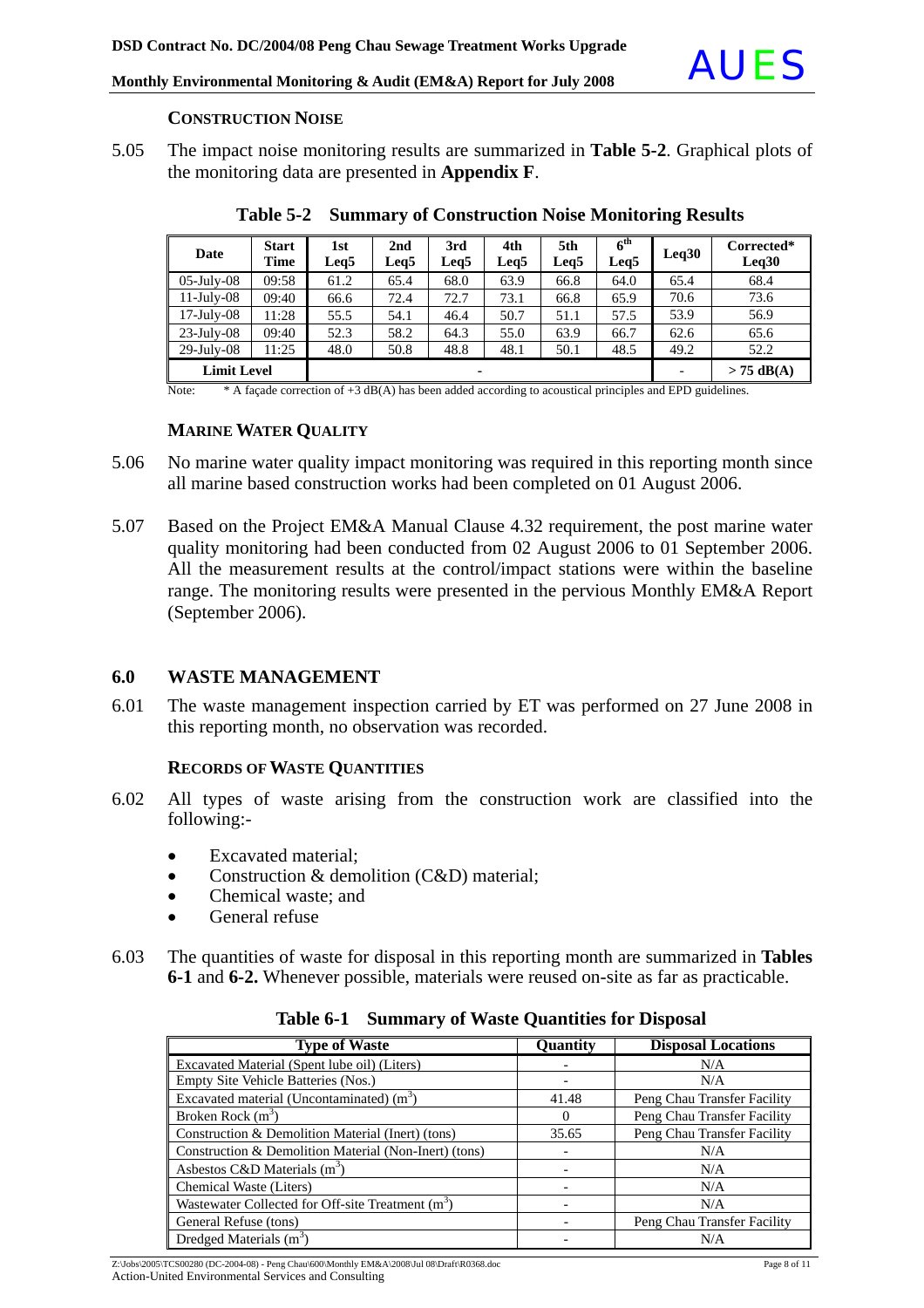|                                                                      | <b>AUES</b> |
|----------------------------------------------------------------------|-------------|
| Monthly Environmental Monitoring & Audit (EM&A) Report for July 2008 |             |

| <b>Type of Waste</b>  | Ouantity | <b>Disposal Locations</b> |
|-----------------------|----------|---------------------------|
| Recycled Metal (kg)   |          | NΑ                        |
| Recycled Paper (kg)   | -        | NA                        |
| Recycled Plastic (kg) |          | NΑ                        |

|  |  |  | Table 6-2 Summary of Quantities of Recycling Materials |
|--|--|--|--------------------------------------------------------|
|--|--|--|--------------------------------------------------------|

#### **7.0 SITE INSPECTION**

- 7.01 Representatives of the Engineer and the Contractor carried out joint site inspection every week to evaluate the site environmental performance. The monthly joint IEC site audit was carried out on 31 July 2008. No non-compliance was noted and some observations were made on general site housekeeping and equipments maintenance.
- 7.02 Details of the observations and recommendations were recorded during the joint site inspection as follows:
	- Contractor was reminded to remove stagnant water daily to prevent mosquito from breeding.

#### **8.0 ENVIRONMENTAL COMPLAINT AND NON-COMPLIANCE**

#### **ENVIRONMENTAL COMPLAINT AND PROSECUTION**

- 8.01 No environmental complaint was received in this reporting month. The statistical summary table of environmental complaint is presented in **Table 8-1**.
- 8.02 No environmental summons and prosecution was received in this reporting month.

| <b>Reporting Month</b>  | <b>Complaint Statistics</b> |                   |                         |  |
|-------------------------|-----------------------------|-------------------|-------------------------|--|
|                         | <b>Frequency</b>            | <b>Cumulative</b> | <b>Complaint Nature</b> |  |
| August – December 2005  |                             |                   |                         |  |
| January – December 2006 |                             |                   | NA                      |  |
| January – December 2007 |                             |                   | NΑ                      |  |
| January – June $2008$   |                             |                   | NA                      |  |
| <b>July 2008</b>        |                             |                   |                         |  |

#### **Table 8-1 Statistical Summary of Environmental Complaints**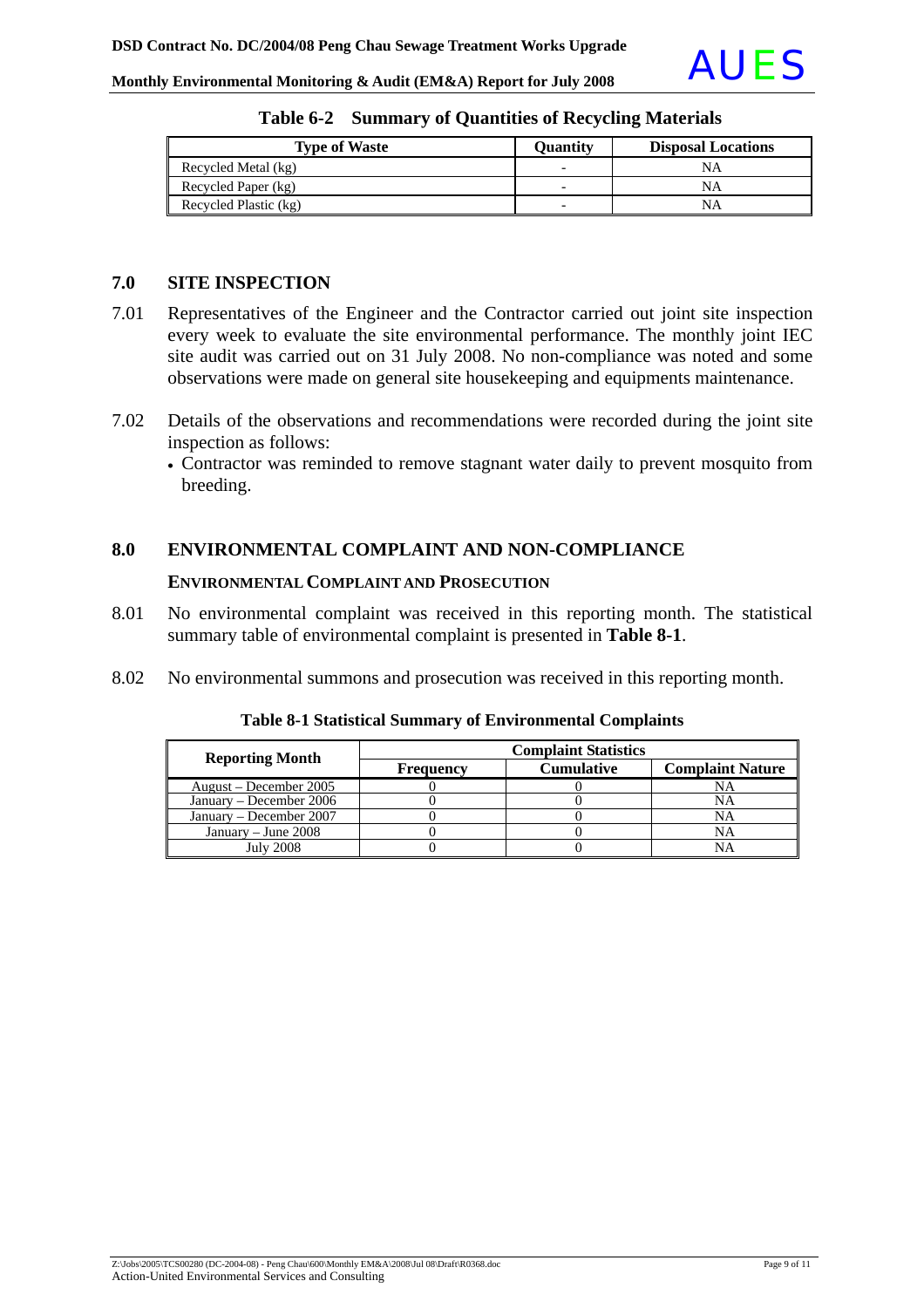#### **9.0 IMPLEMENTATION STATUS OF MITIGATION MEASURES**

- 9.01 AAJV has been implementing the required environmental mitigation measures according to the project Mitigation Implementation Schedule. The implementation schedule with mitigation measures is presented in the First Impact EM&A report.
- 9.02 A summary of environmental mitigation measures generally implemented by AAJV in this reporting month is presented as follows:

#### **Water Quality**

- Wastewater were appropriately treated by treatment facilities;
- Drainage channels were provided to convey run-off into the treatment facilities;
- Drainage systems were regularly and adequately maintained.

#### Landscaping

- Tree protection measures were provided to existing trees;
- No tree was unnecessarily lopped or felled.

#### Air Quality

- Vehicles were cleaned of mud and debris before leaving the site;
- Site vehicles were limited to within 15 km/hr;
- Public roads around the site entrance/exit had been kept clean and free from dust;
- Dust suppression measures were properly implemented to reduce dust emission from stockpile.

Construction Noise

- Works and equipment were located to minimize noise nuisance from the nearest sensitive receiver;
- Idle equipments were either turned off or throttled down;
- Some of the Powered Mechanical Equipments were covered or shielded by appropriate acoustic materials if practicable.

#### Waste and Chemical Management

- Wastes were properly segregated into inert and non-inert in appropriate containers/areas;
- Excavated materials were reused where practicable.
- A chemical waste storage area had been provided on site;

• The site was generally kept tidy and clean.

#### **10.0 IMPACT FORECAST**

#### **KEY ISSUES FOR THE COMING MONTH**

- 10.01 Key issues to be considered in the coming month include:
	- Implementation of dust suppression measures at all times;
	- Disposal of empty engine oil containers within site area;
	- Ensure dust suppression measures are implemented properly;
	- Management of chemical wastes;
	- Follow-up of improvement on general waste management issues; and
	- Implementation of construction noise preventative control measures.

#### 10.02 The tentative 3-month rolling program is presented in **Appendix H**.

<sup>•</sup> General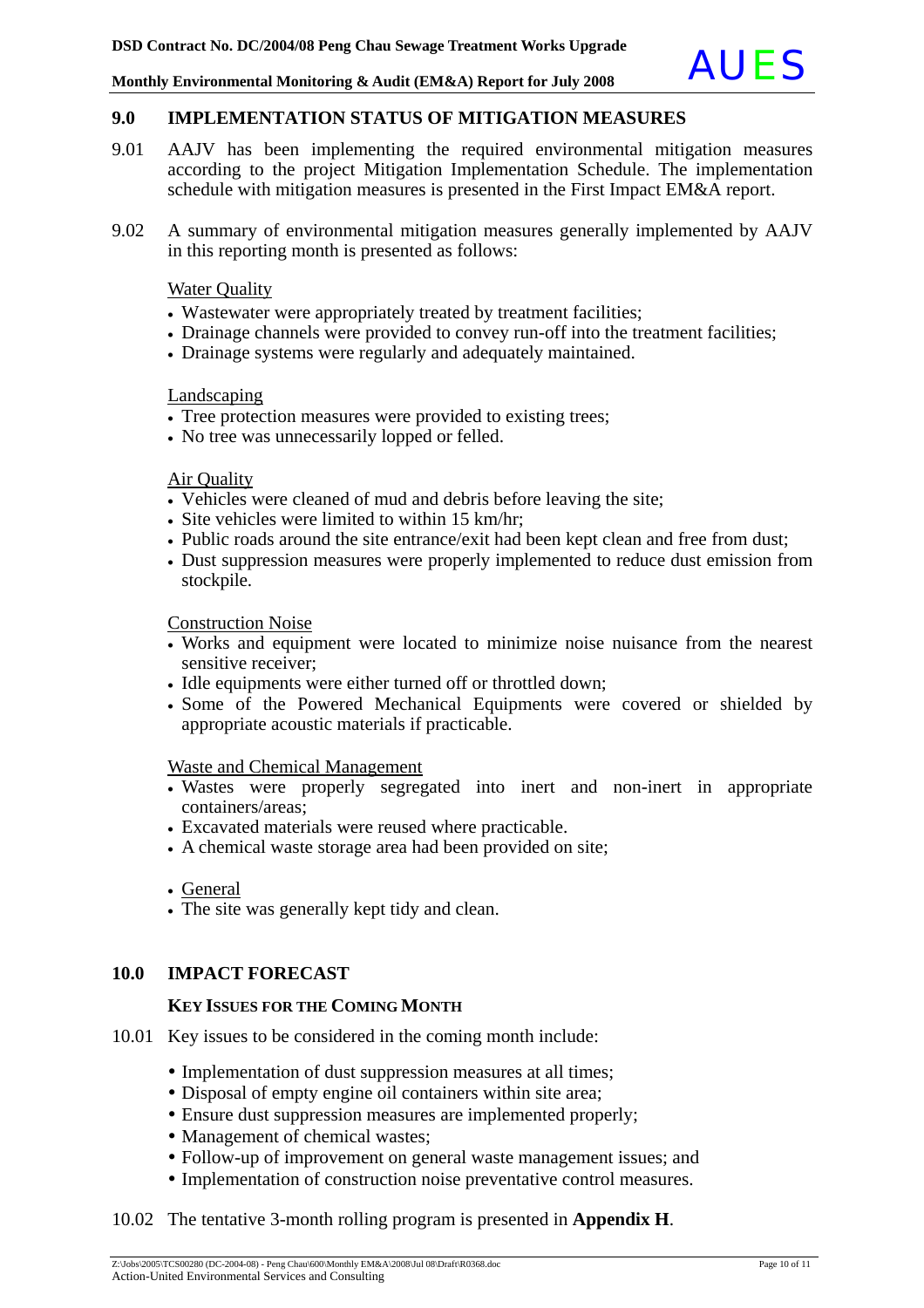#### **11.0 CONCLUSION**

11.01 The EM&A program in **July 2008** was undertaken in compliance with the EM&A manual for the Peng Chau Sewage Treatment Works Upgrade. A summary of environmental compliance of air quality, construction noise and marine water quality in this reporting month are presented in **Table 11-1**.

| <b>Env. Quality</b>   | <b>Parameters</b>   |     | Compliance %   Investigation & Corrective Actions |
|-----------------------|---------------------|-----|---------------------------------------------------|
| Air Ouality           | 1-Hour TSP          | 100 | Not Required for 100% Compliance                  |
|                       | 24-Hour TSP         | 100 | Not Required for 100% Compliance                  |
| <b>Noise</b>          | Leq (30min) Daytime | 100 | Not Required for 100% Compliance                  |
| Marine Water Quality* |                     |     |                                                   |

**Table 11-1 Summary of the Exceedances for Impact Monitoring**

Note: \* No marine water quality impact monitoring was required since all marine based construction activities were completed on 01 August 2006.

- 11.02 No Action/Limit Level exceedance of 1-Hour and 24-Hour TSP measurements were recorded in this reporting month.
- 11.03 All noise levels measured at AN1 were below the Limit level and no complaint (Action Level) was received in this reporting month.
- 11.04 No marine water quality impact monitoring was required in this reporting month during the course of marine works was completed on 01 August 2006.
- 11.05 Based on the EM&A Manual Clause 4.32, the post marine water quality monitoring was carried out from 02 August 2006 to 01 September 2006. All the monitoring results in the control/impact stations were within the baseline range. The monitoring results and graphical plot were present in pervious Monthly EM&A Report (September 2006).
- 11.06 No environmental complaint or summons was received in this reporting month.

#### **RECOMMENDATIONS**

- 11.07 Based on the IEC site inspection records on 31 July 2008 the following key recommendations are pertinent:
	- Contractor was reminded to remove stagnant water daily to prevent mosquito from breeding.
- 11.08 The ET will continue to implement the EM&A program and audit the implementation of the environmental mitigation measures.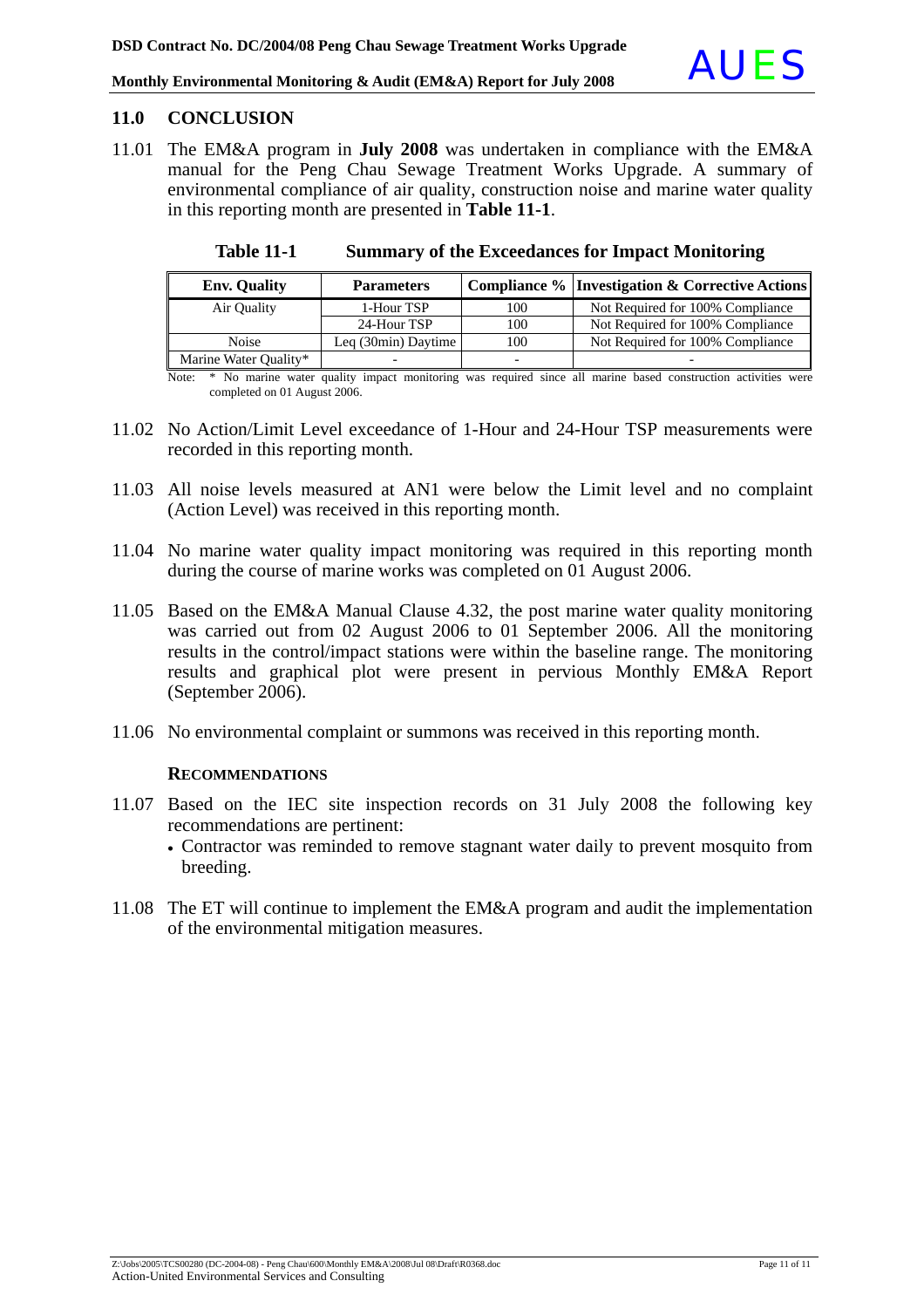

**Appendix A** 

**Project Site Layout**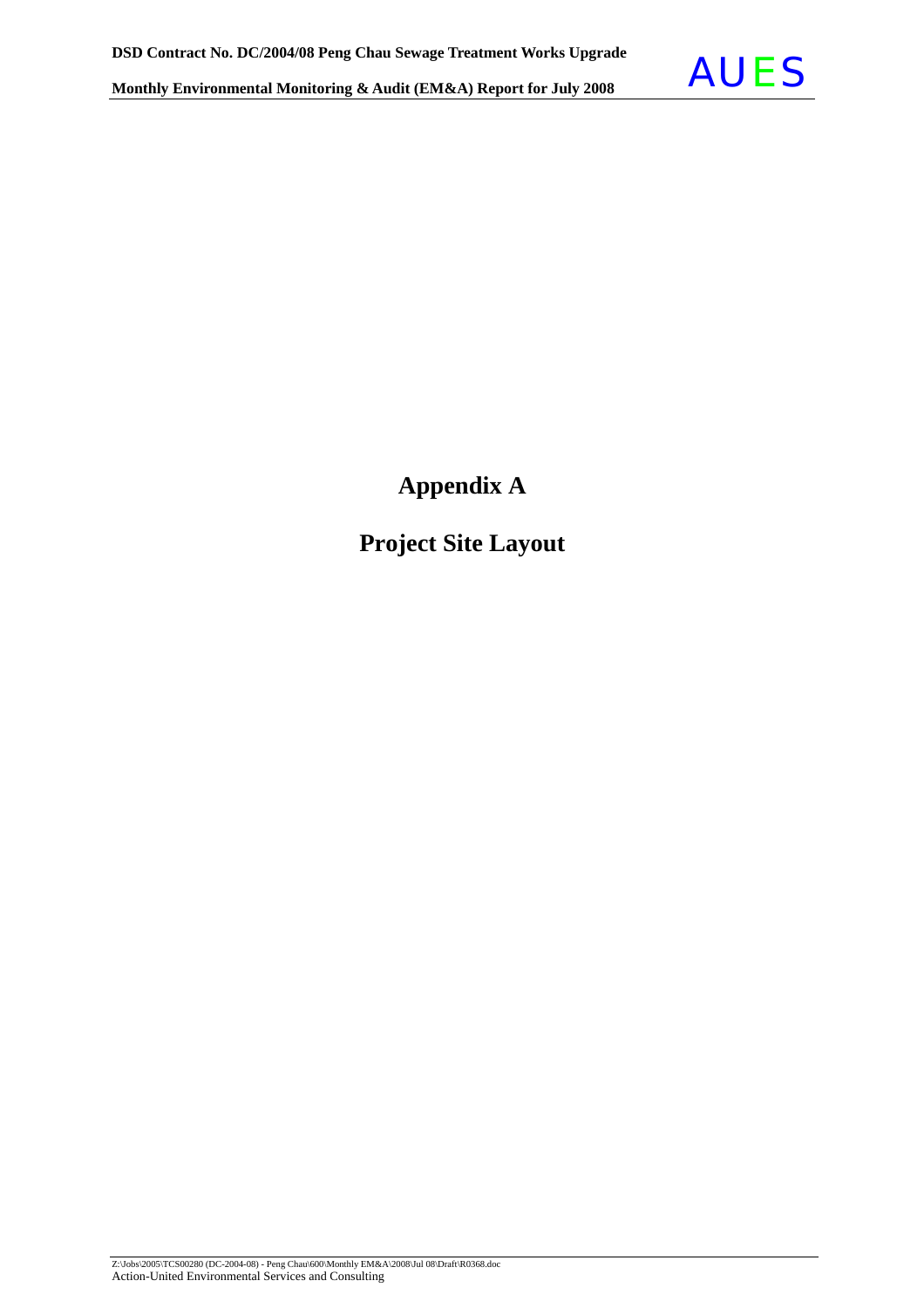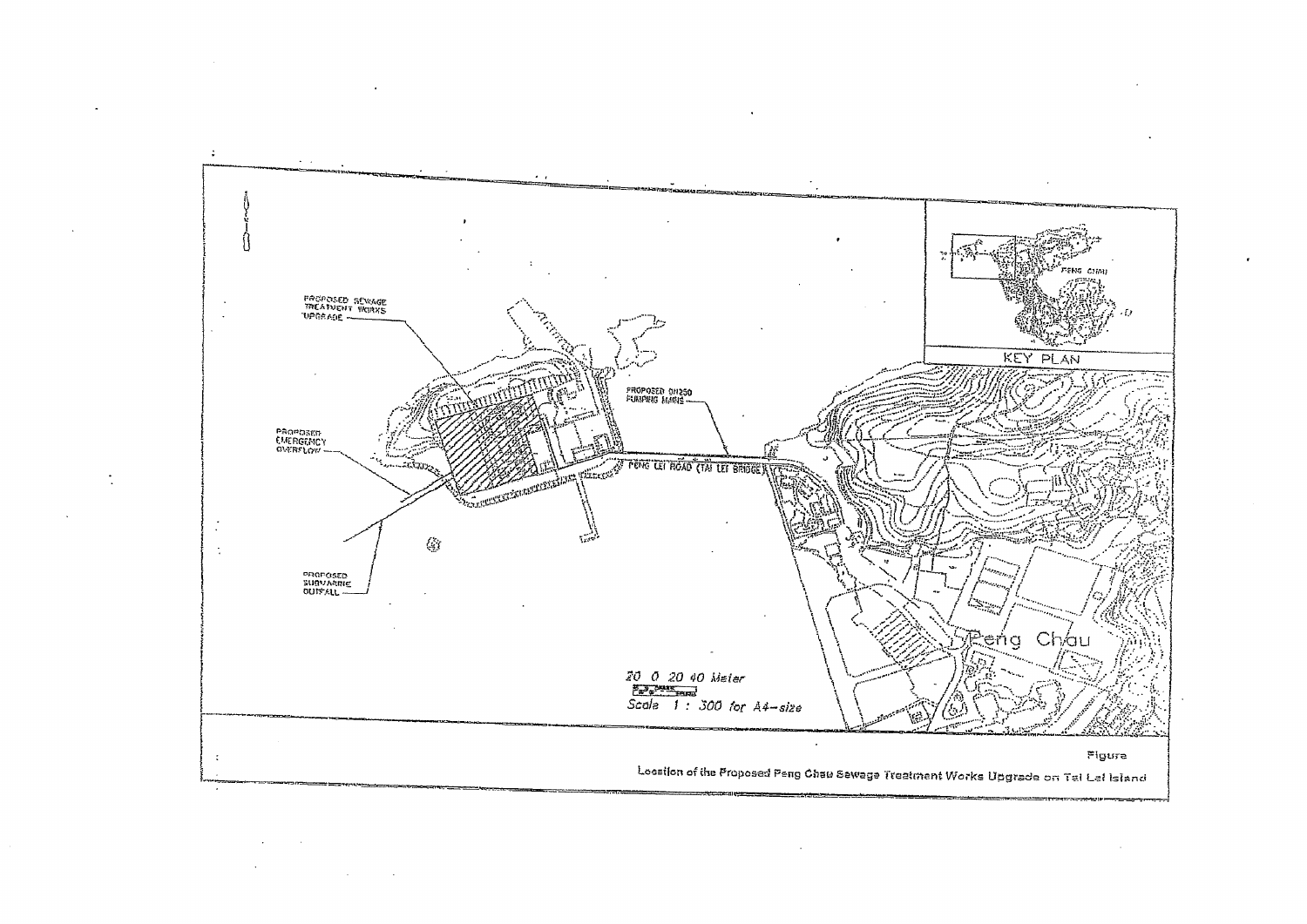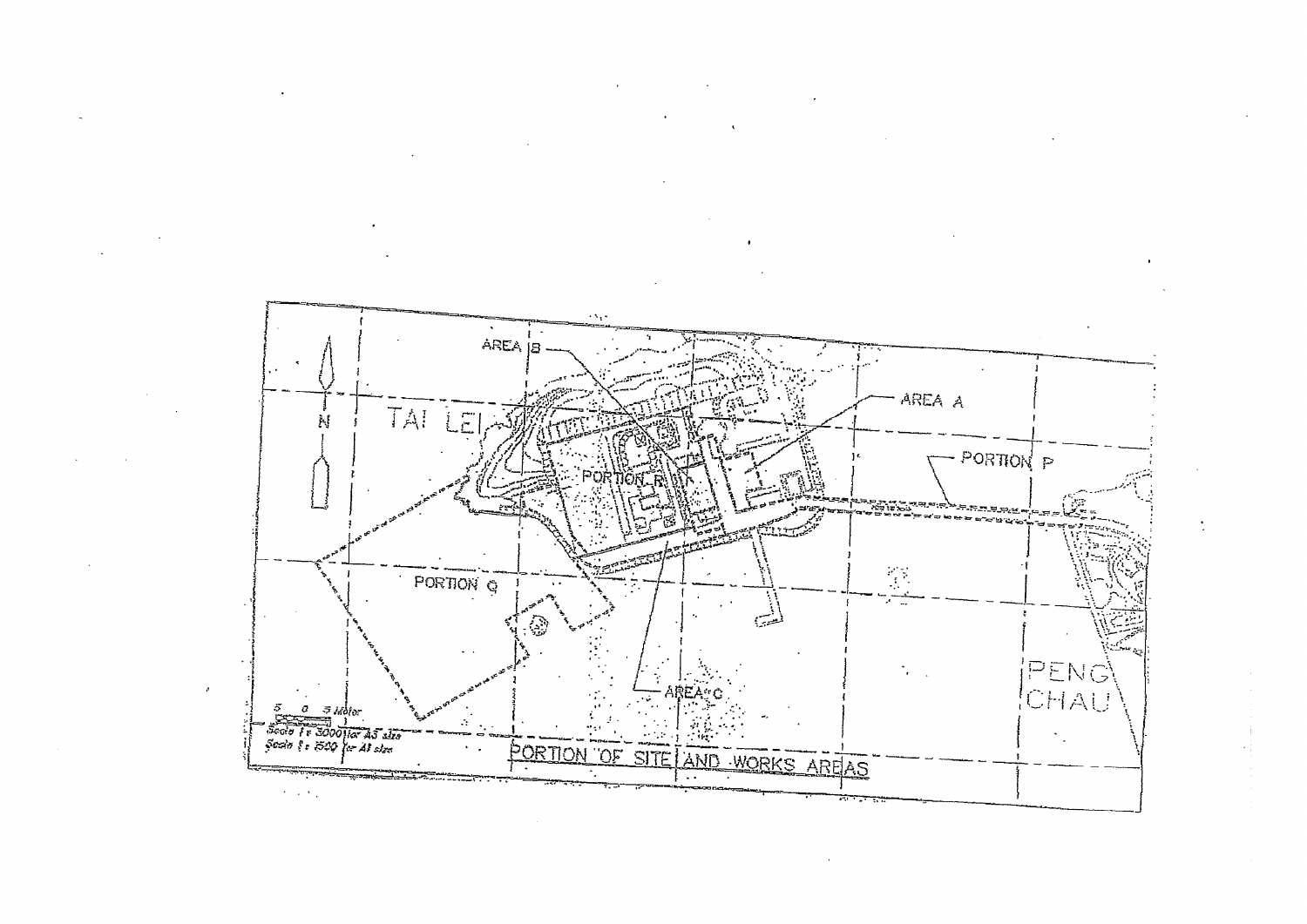

### **Appendix B**

### **Environmental Organization Structure**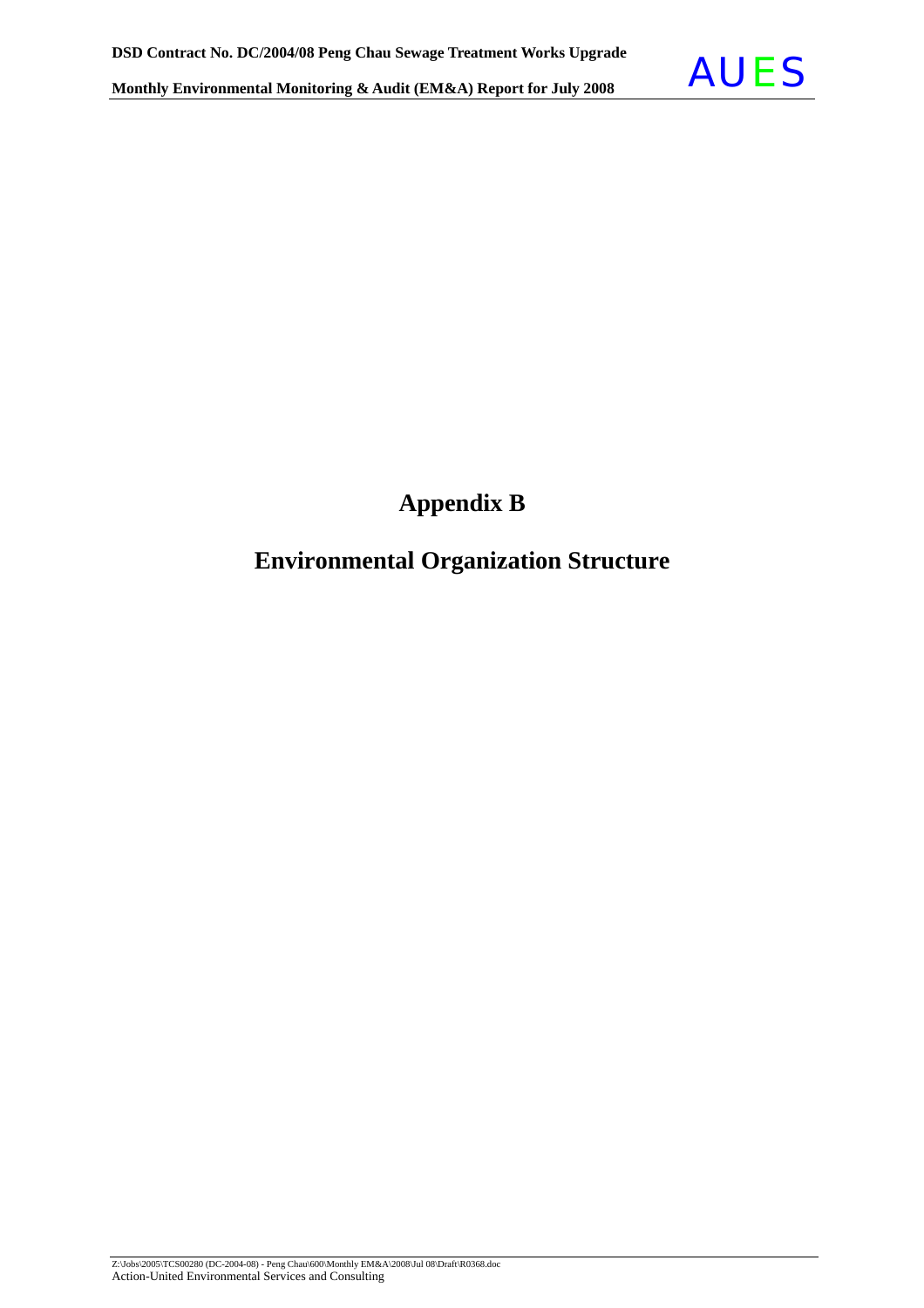

| Organization    | <b>Project Role</b>                     | <b>Designation</b>                 | Name of Key Staff | Tel No.   | Fax No.   |
|-----------------|-----------------------------------------|------------------------------------|-------------------|-----------|-----------|
| <b>DSD</b>      | Employer                                | Permit Holder                      | Ir. David Leung   | 2594-7281 | 2827-8526 |
| <b>CDM</b>      | Engineer's<br>Representative            | Project Engineer                   | Ms. Angela Wong   | 2428-2332 | 2424-9114 |
|                 |                                         | <b>Resident Engineer</b>           | Mr. Samuel Tam    | 2983-9303 | 2983-9843 |
|                 |                                         | <b>ARE</b>                         | Mr. Alex Yeung    | 2983-9303 | 2983-9843 |
| <b>BMT</b> Asia | Independent<br>Environmental<br>Checker | <b>IEC</b>                         | Mr. Derek Ho      | 2815-2221 | 2815-3377 |
|                 |                                         | IEC's Representative               | Mr. K.C.Tse       | 2815-2221 | 2815-3377 |
| Acciona-ATAL    | <b>Main Contractor</b>                  | Project Manager                    | Mr. William Chan  | 2983-0092 | 2983-0381 |
|                 |                                         | Site Agent                         | Mr. William Chan  | 2983-0092 | 2983-0381 |
| <b>AUES</b>     | Contractor's<br>Environmental<br>Team   | Environmental Team<br>Leader (ETL) | Mr. Ken Wong      | 2959-6059 | 2959-6079 |
|                 |                                         | ETL's Representative               | Miss. Sylvie Wong | 2959-6059 | 2959-6079 |

### **Contact Details of Key Personnel**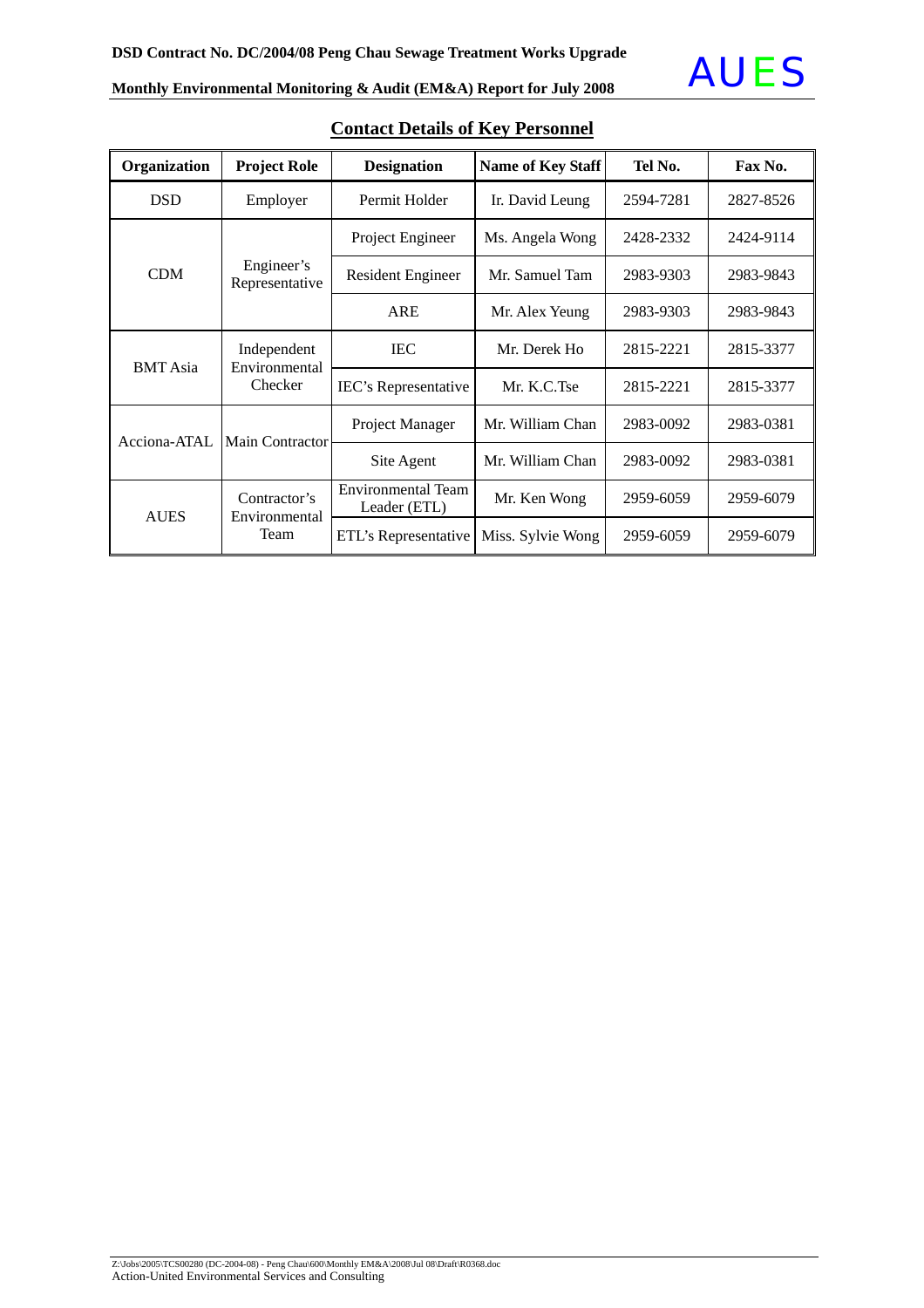

## **Appendix C**

### **Locations of Designated Monitoring Stations**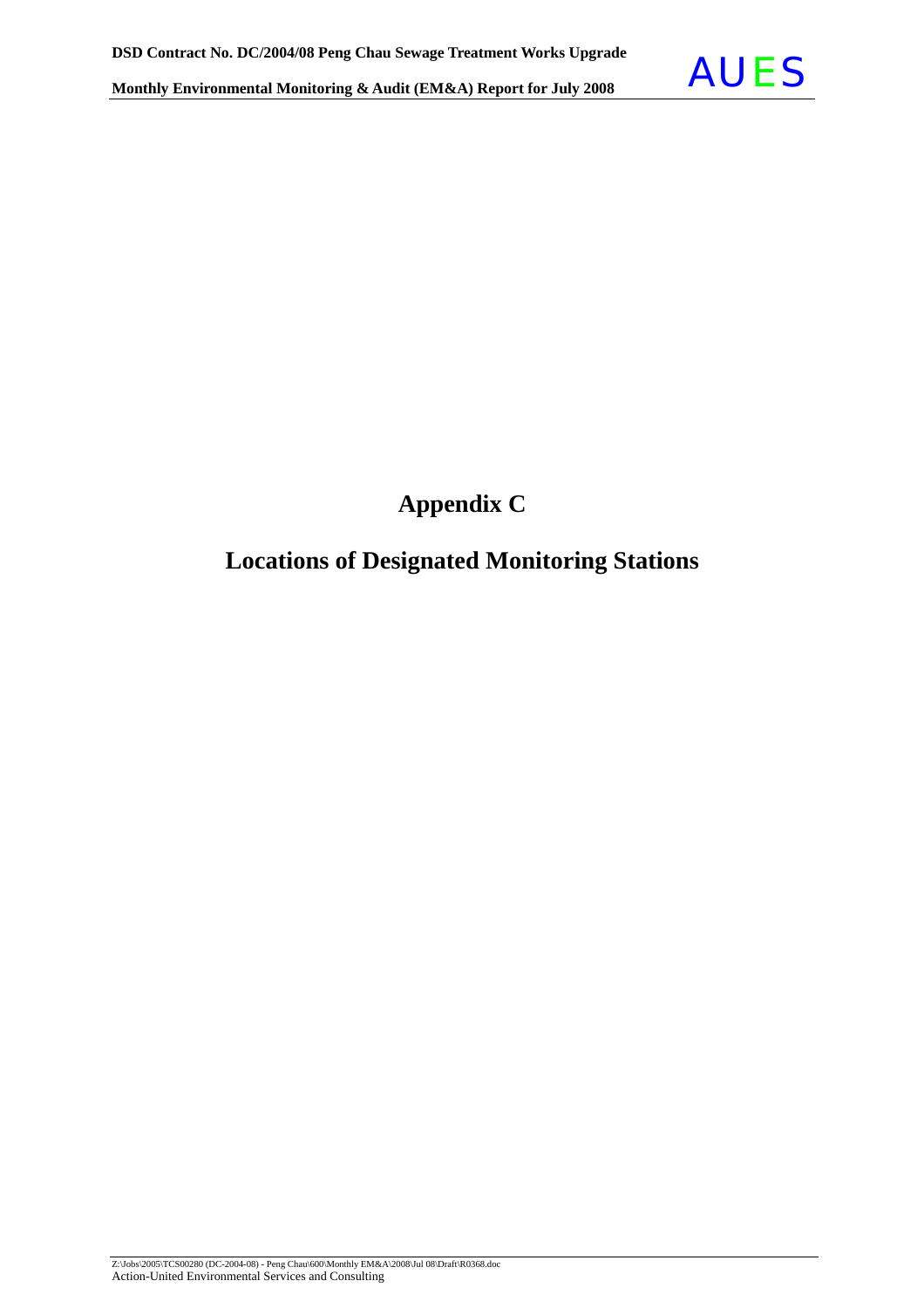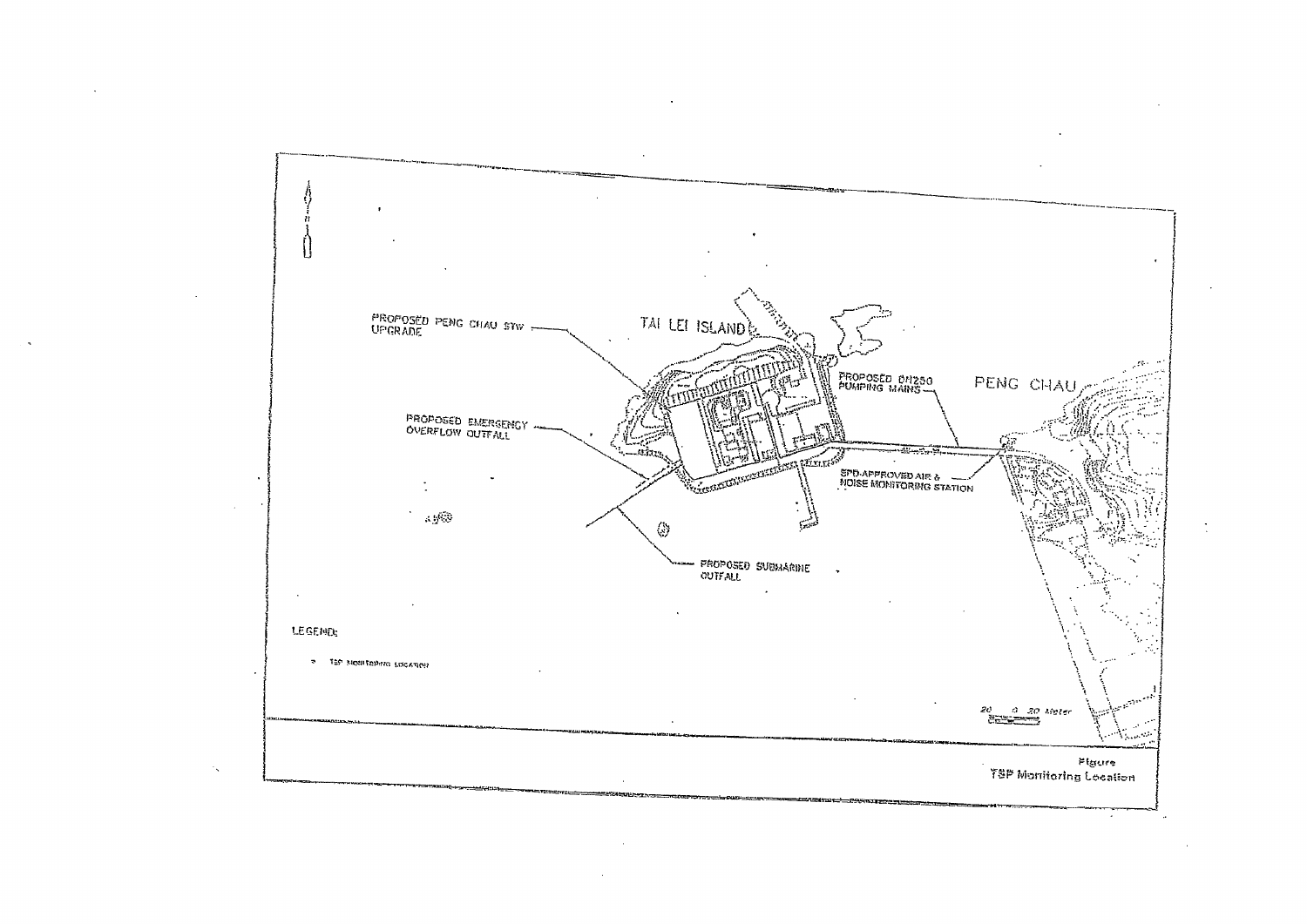

 $\sim$ i<br>San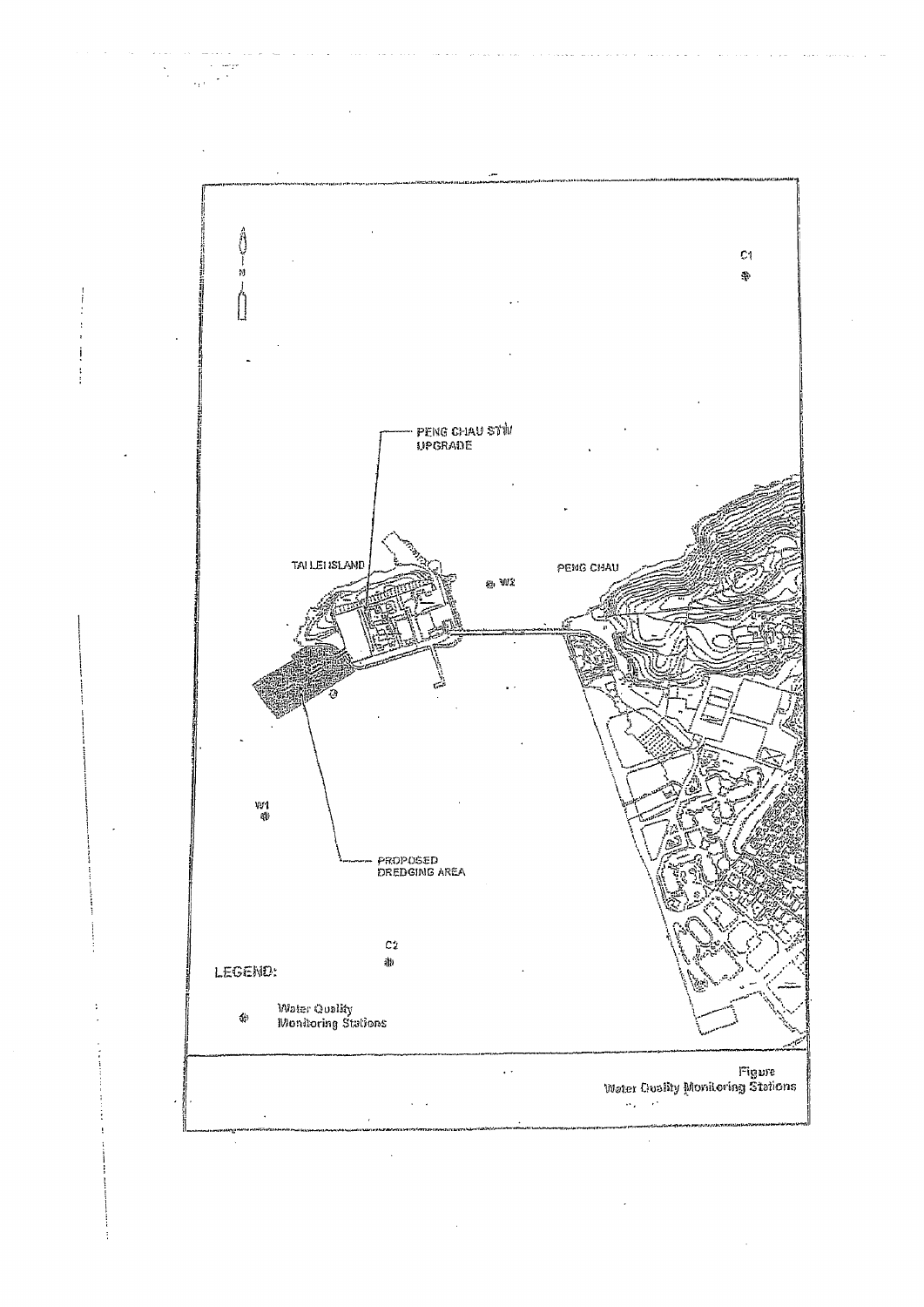

### **Appendix D**

### **Equipment Calibration Certificates**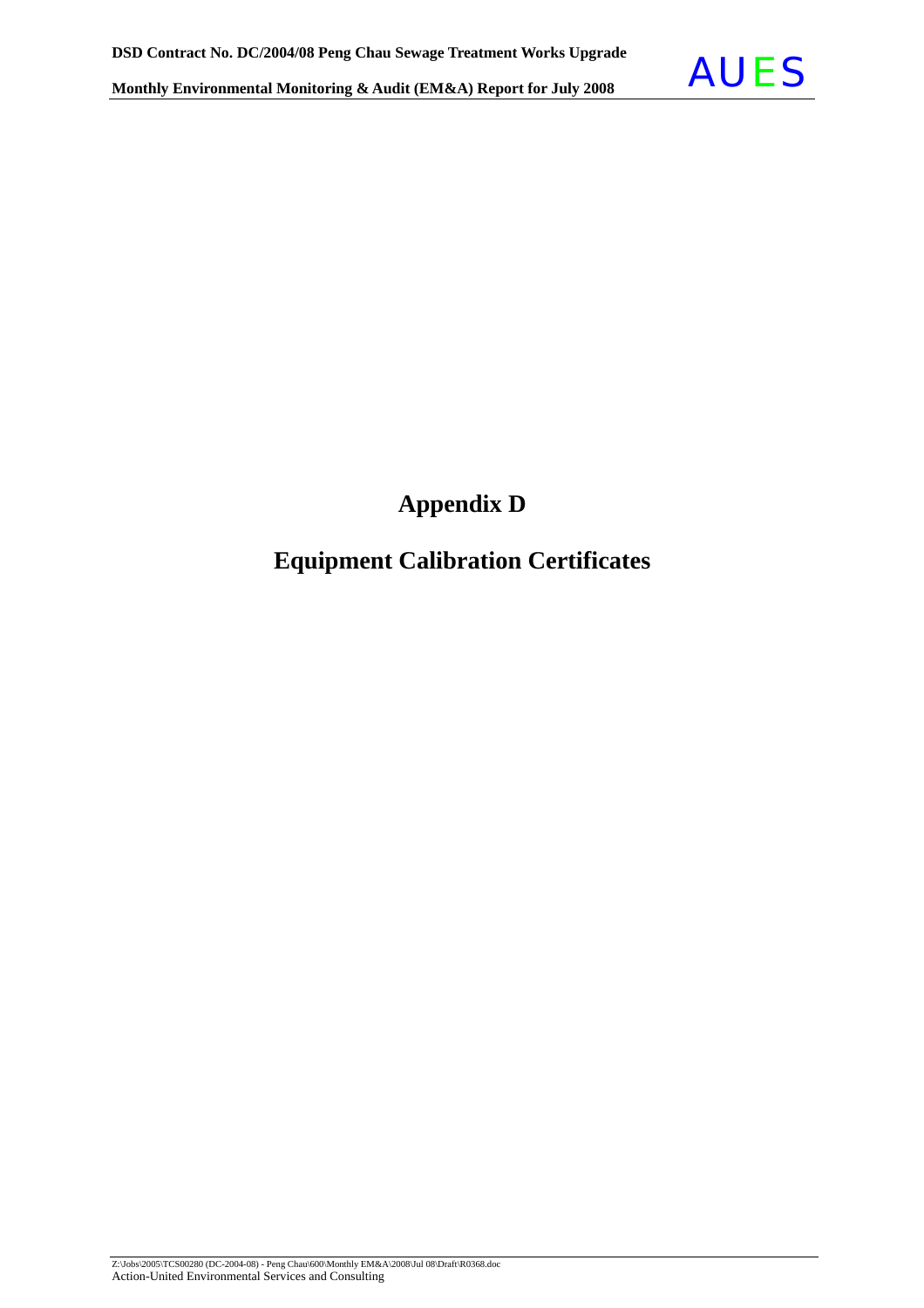#### **Equipment Calibration List for Peng Chau Sewage Treatment Works Upgrade Project**

| <b>Item</b> | Aspect       | <b>Description of Equipment</b>                     | <b>Serial No.</b> | Date of<br><b>Calibration</b> | Date of Next<br><b>Calibration</b> |
|-------------|--------------|-----------------------------------------------------|-------------------|-------------------------------|------------------------------------|
|             | Air          | Greasby Anderson GMWS2310 High Volume<br>Sampler    | AN1               | 06 May 08                     | 06 Aug 08                          |
| 2           |              | Sibata 8520 dust trap                               | 23080             | 04 Sep 07                     | 04 Sep 08                          |
| 3           | <b>Noise</b> | Bruel & Kjaer 4231 Acoustical Calibrator            | 2292167           | 22 Apr 08                     | 22 Apr 09                          |
| 4           |              | Bruel & Kjaer 2238 Integrating Sound Level<br>Meter | 2285721           | 22 Apr 08                     | 22 Apr 09                          |

Note:\* Calibration certificates will only be provided if monitoring equipment is re-calibrated or new.

*No marine* w*ater quality impact monitoring was required in this reporting period, since all marine based construction activities were completed on 01 August 2006. Post marine water quality monitoring was carried out from 02 August to 01 September 2006. Therefore, no water quality monitoring equipments calibration certificate was enclosed in this Monthly EM&A Report.*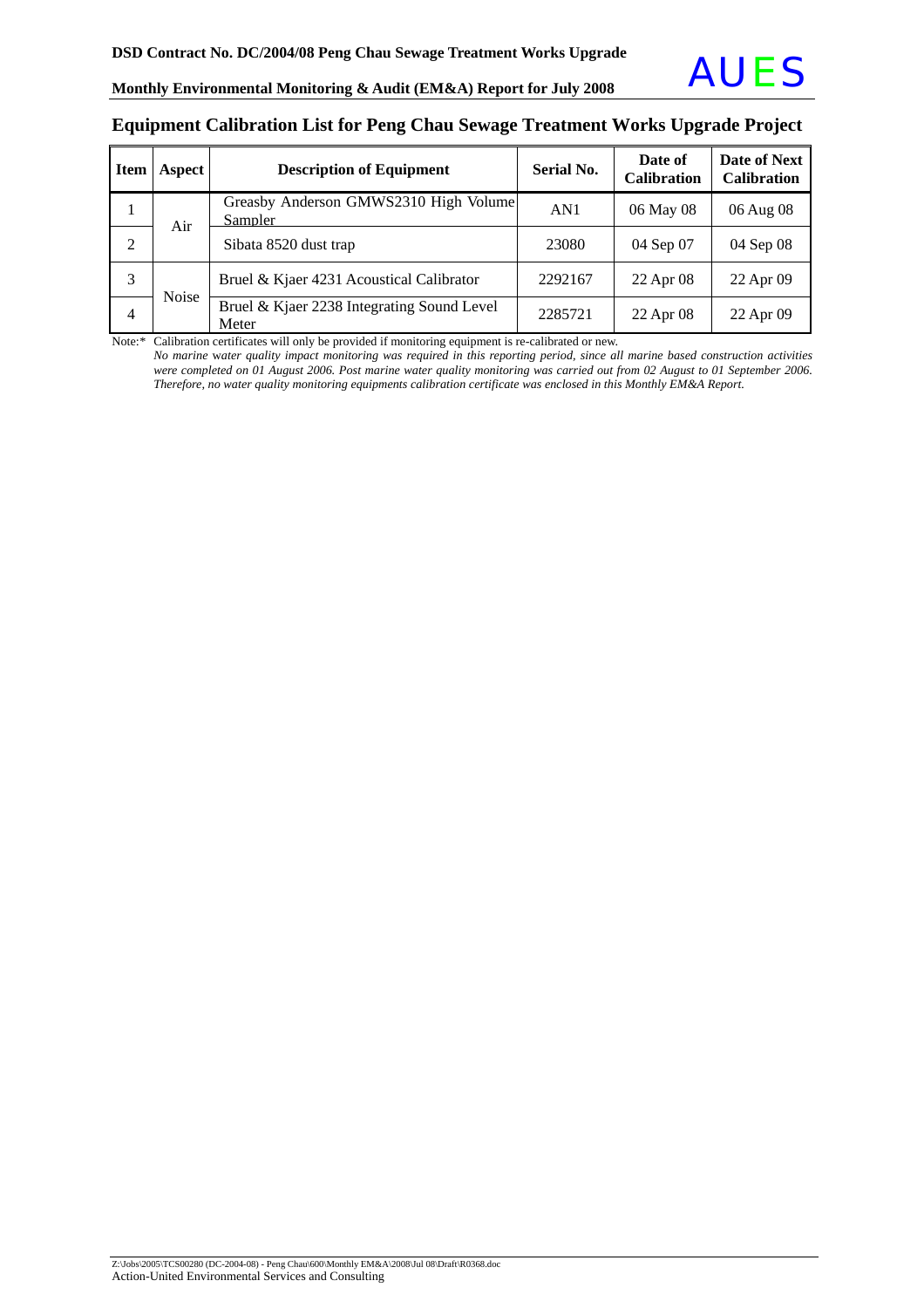

## **Appendix E**

### **Impact Monitoring Schedules**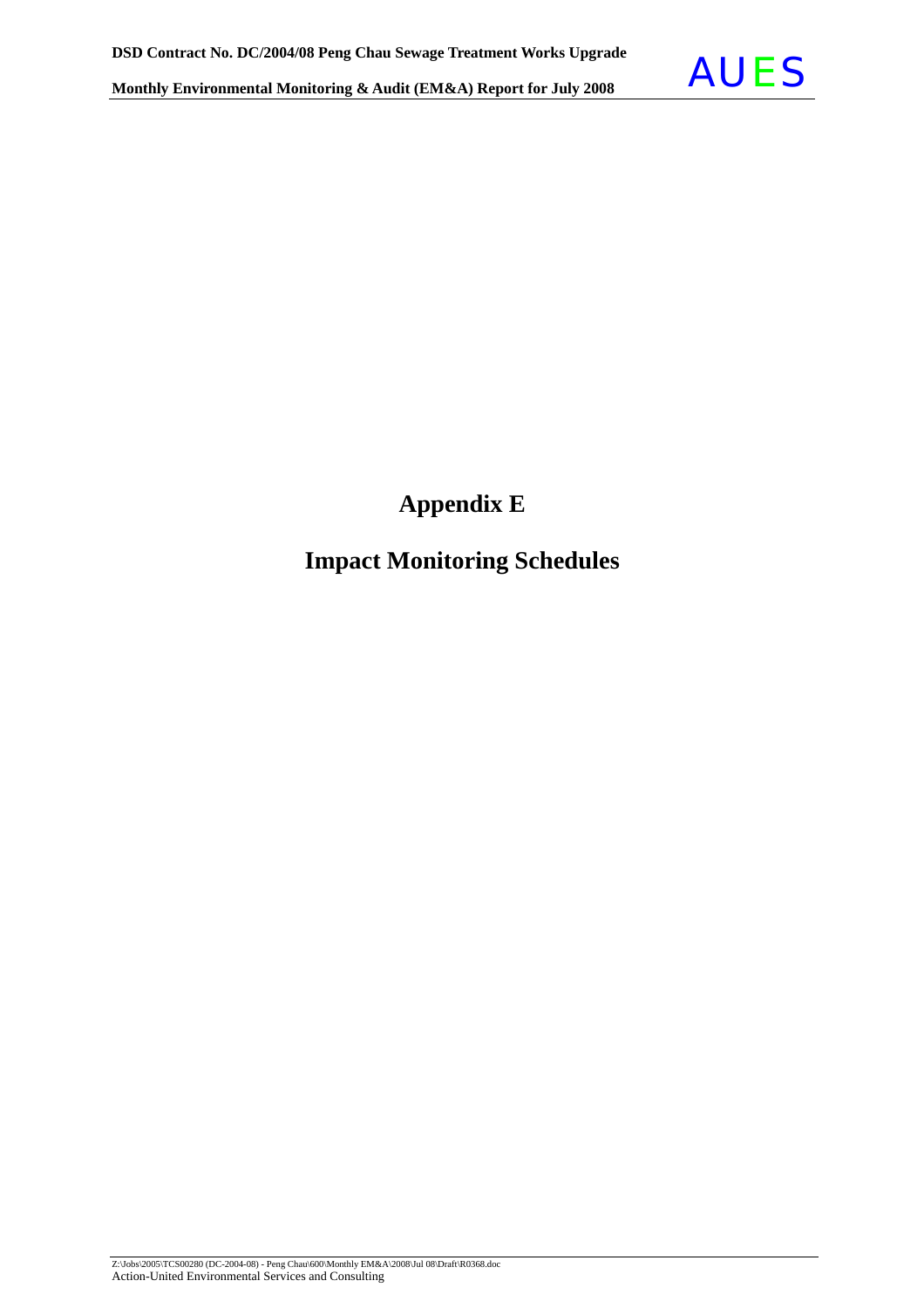

| <b>Date</b>      |     | <b>Air Quality</b> | <b>Noise Monitoring</b> |  |
|------------------|-----|--------------------|-------------------------|--|
|                  |     | 1-Hour TSP         | 24-Hour TSP             |  |
| $1-July-08$      | Tue |                    |                         |  |
| $2$ -July-08     | Wed |                    |                         |  |
| $3-July-08$      | Thu |                    |                         |  |
| $4$ -July-08     | Fri |                    |                         |  |
| $5$ -July-08     | Sat |                    |                         |  |
| $6$ -July-08     | Sun |                    |                         |  |
| $7$ -July-08     | Mon |                    |                         |  |
| $8-July-08$      | Tue |                    |                         |  |
| $9$ -July-08     | Wed |                    |                         |  |
| $10$ -July- $08$ | Thu |                    |                         |  |
| $11$ -July-08    | Fri |                    |                         |  |
| $12$ -July-08    | Sat |                    |                         |  |
| $13$ -July-08    | Sun |                    |                         |  |
| $14$ -July-08    | Mon |                    |                         |  |
| 15-July-08       | Tue |                    |                         |  |
| 16-July-08       | Wed |                    |                         |  |
| 17-July-08       | Thu |                    |                         |  |
| 18-July-08       | Fri |                    |                         |  |
| 19-July-08       | Sat |                    |                         |  |
| $20$ -July-08    | Sun |                    |                         |  |
| $21$ -July-08    | Mon |                    |                         |  |
| $22$ -July-08    | Tue |                    |                         |  |
| $23$ -July-08    | Wed |                    |                         |  |
| 24-July-08       | Thu |                    |                         |  |
| $25$ -July-08    | Fri |                    |                         |  |
| 26-July-08       | Sat |                    |                         |  |
| $27$ -July-08    | Sun |                    |                         |  |
| 28-July-08       | Mon |                    |                         |  |
| 29-July-08       | Tue |                    |                         |  |
| 30-July-08       | Wed |                    |                         |  |
| 31-July-08       | Thu |                    |                         |  |

### **Impact Monitoring Schedules in this Reporting Month**

| <b>Monitoring Day</b>    |
|--------------------------|
| Sunday or Public Holiday |

*No Water Quality Monitoring was required in this reporting period, since all marine based construction activities were completed on 01 August 2006. Post Water Quality was carried out from 02 August to 01 September 2006, monitoring results were presented in the pervious Monthly EM&A Report (September 2006)*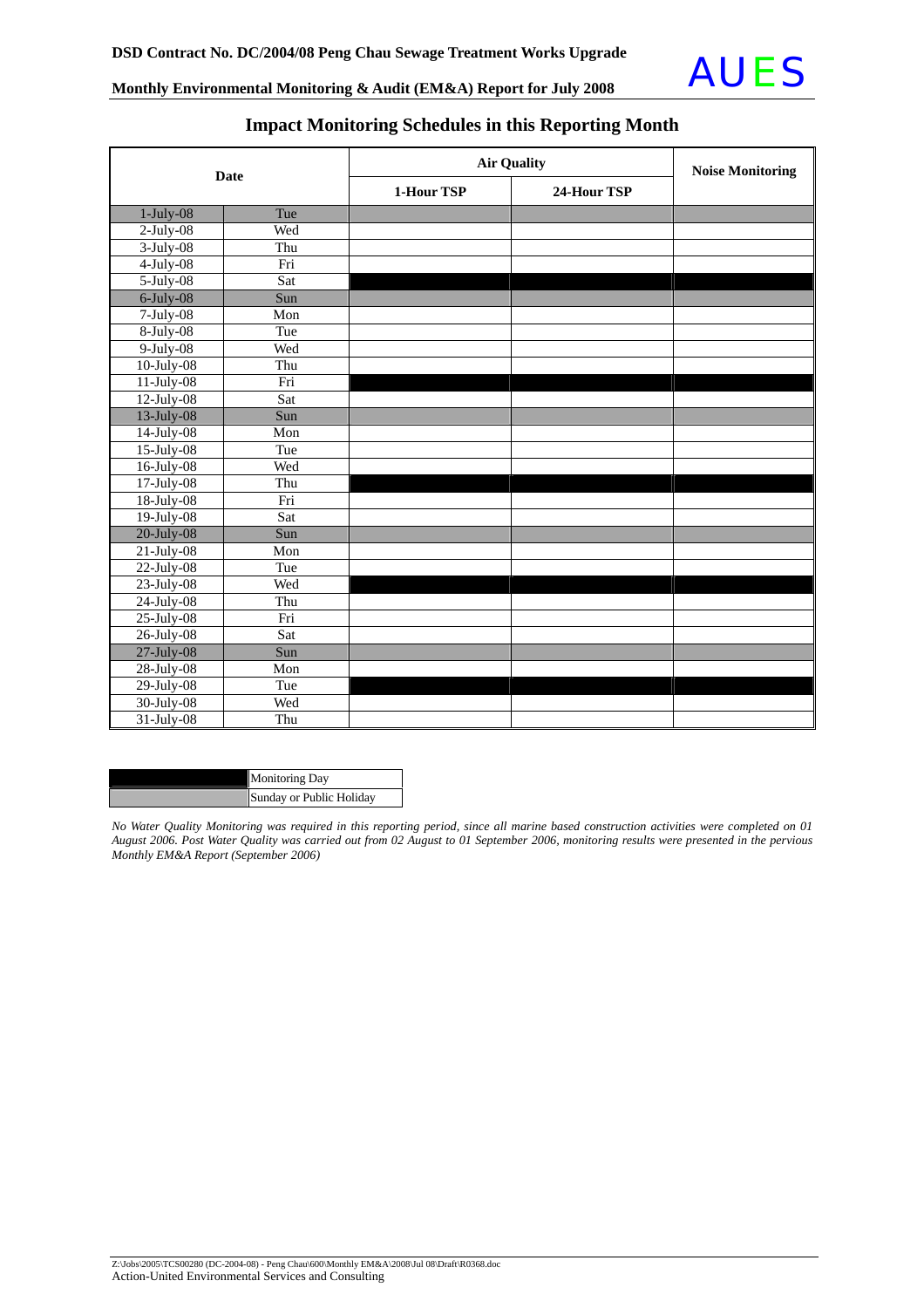

### **Impact Monitoring Schedules in the Next Reporting Month**

| <b>Date</b>                       |                 | <b>Air Quality</b>        | <b>Noise Monitoring</b> |  |
|-----------------------------------|-----------------|---------------------------|-------------------------|--|
|                                   |                 | 1-Hour TSP<br>24-Hour TSP |                         |  |
| 1-August-08                       | Fri             |                           |                         |  |
| 2-August-08                       | Sat             |                           |                         |  |
| 3-August-08                       | Sun             |                           |                         |  |
| 4-August-08                       | Mon             |                           |                         |  |
| 5-August-08                       | Tue             |                           |                         |  |
| $6 - \overline{\text{August-08}}$ | Wed             |                           |                         |  |
| 7-August-08                       | Thu             |                           |                         |  |
| 8-August-08                       | Fri             |                           |                         |  |
| 9-August-08                       | Sat             |                           |                         |  |
| 10-August-08                      | Sun             |                           |                         |  |
| 11-August-08                      | Mon             |                           |                         |  |
| 12-August-08                      | Tue             |                           |                         |  |
| 13-August-08                      | Wed             |                           |                         |  |
| 14-August-08                      | Thu             |                           |                         |  |
| 15-August-08                      | Fri             |                           |                         |  |
| 16-August-08                      | Sat             |                           |                         |  |
| 17-August-08                      | Sun             |                           |                         |  |
| 18-August-08                      | Mon             |                           |                         |  |
| 19-August-08                      | Tue             |                           |                         |  |
| 20-August-08                      | Wed             |                           |                         |  |
| 21-August-08                      | Thu             |                           |                         |  |
| 22-August-08                      | Fri             |                           |                         |  |
| 23-August-08                      | Sat             |                           |                         |  |
| 24-August-08                      | Sun             |                           |                         |  |
| 25-August-08                      | Mon             |                           |                         |  |
| 26-August-08                      | Tue             |                           |                         |  |
| 27-August-08                      | Wed             |                           |                         |  |
| 28-August-08                      | Thu             |                           |                         |  |
| 29-August-08                      | $\overline{Fi}$ |                           |                         |  |
| 30-August-08                      | Sat             |                           |                         |  |
| 31-August-08                      | Sun             |                           |                         |  |

Monitoring Day **Sunday or Public Holiday**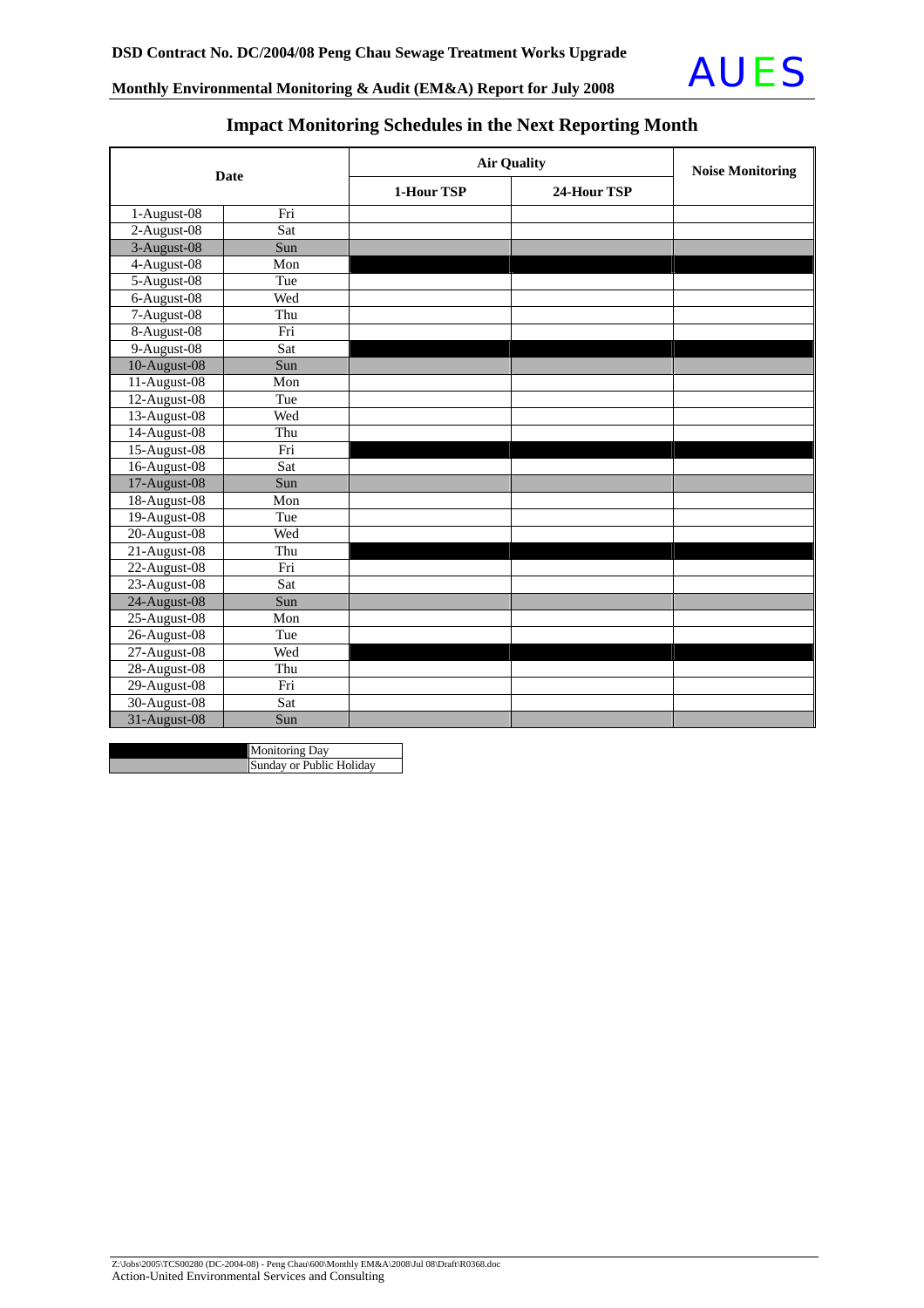

## **Appendix F**

### **Graphical Plots of Air Quality and Construction Noise Monitoring Results**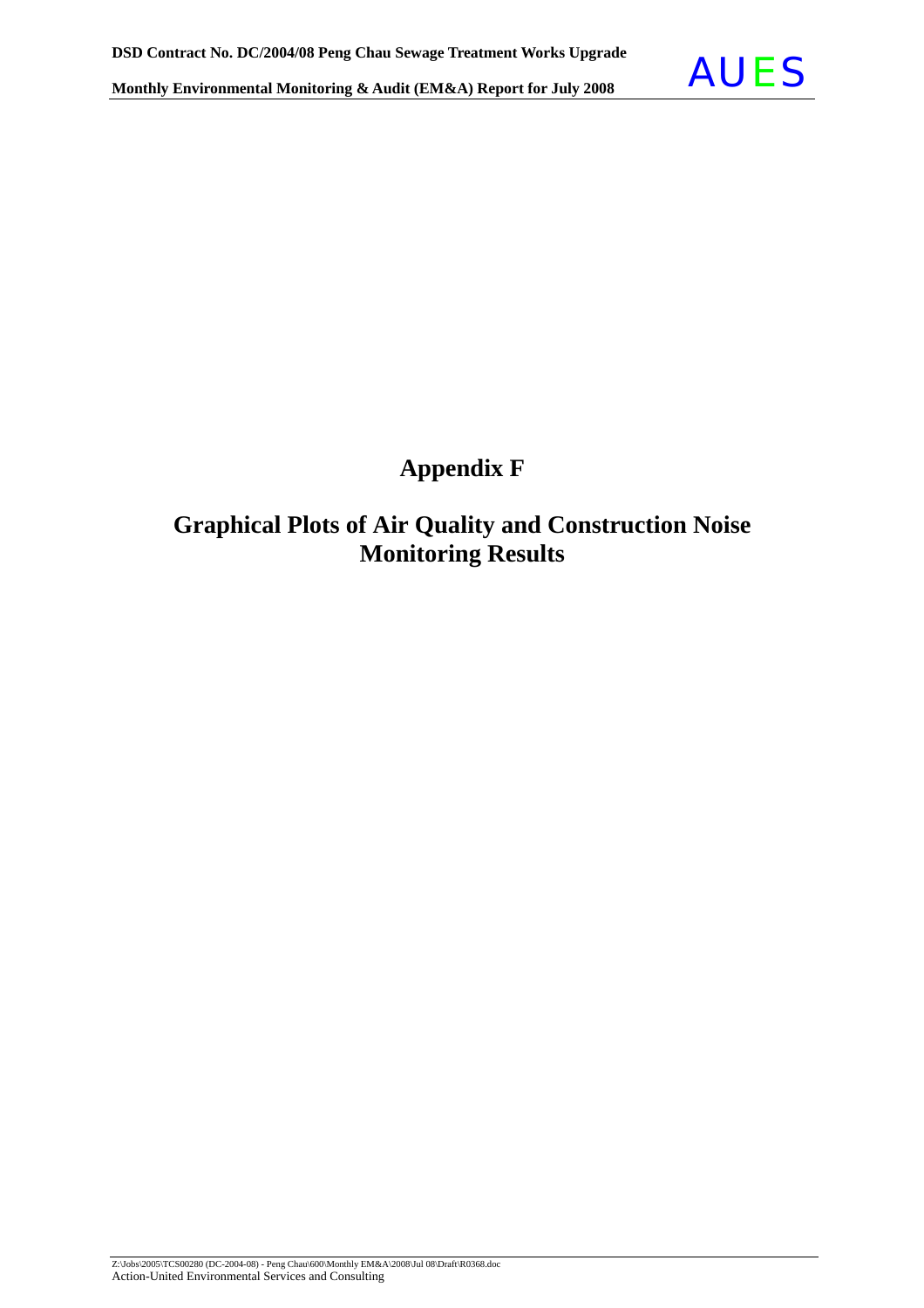



Z:\Jobs\2005\TCS00280 (DC-2004-08) - Peng Chau\600\Monthly EM&A\2008\Jul 08\Draft\R0368.doc Action-United Environmental Services and Consulting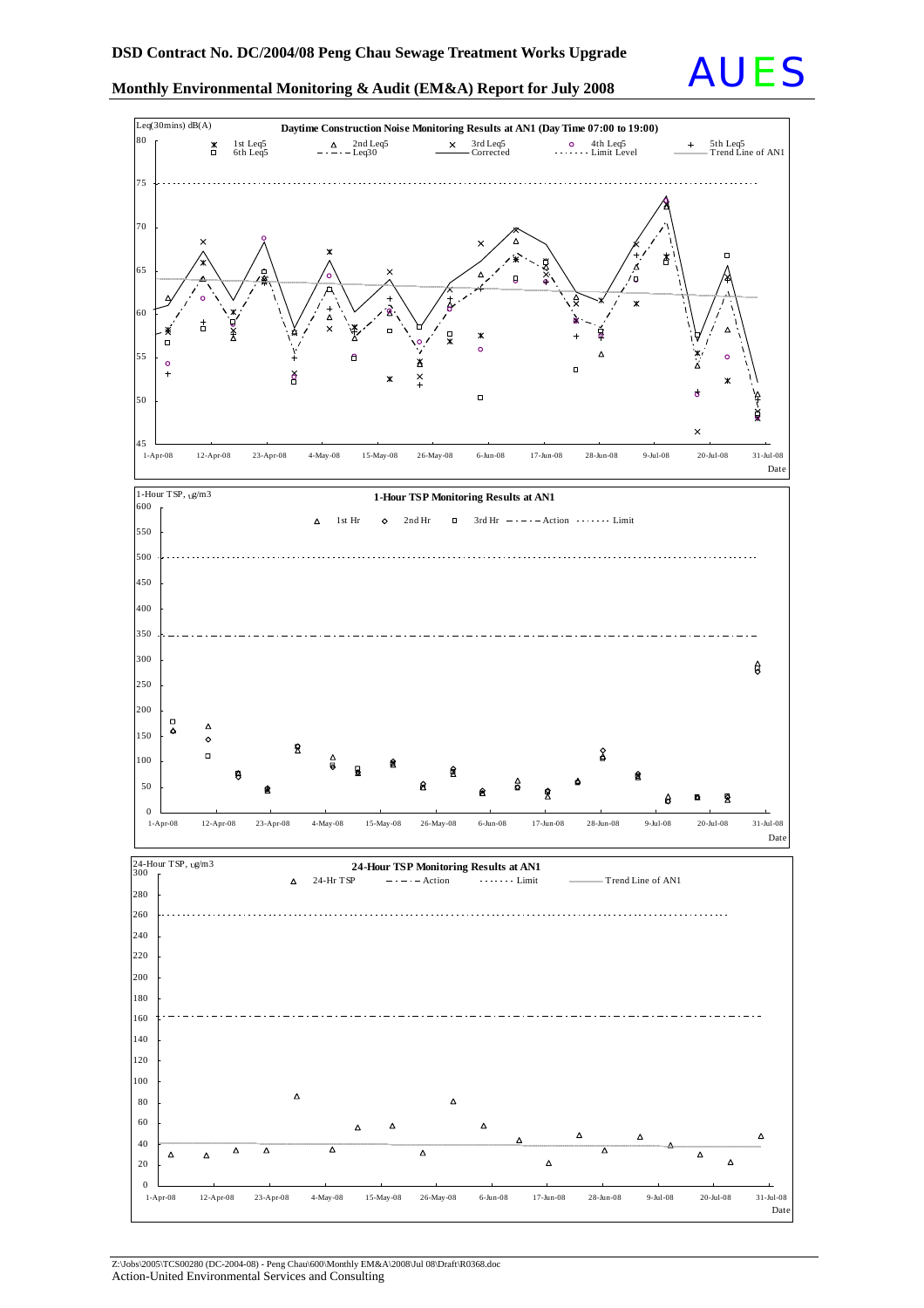

**Appendix G** 

### **Meteorological Data in the Reporting Month**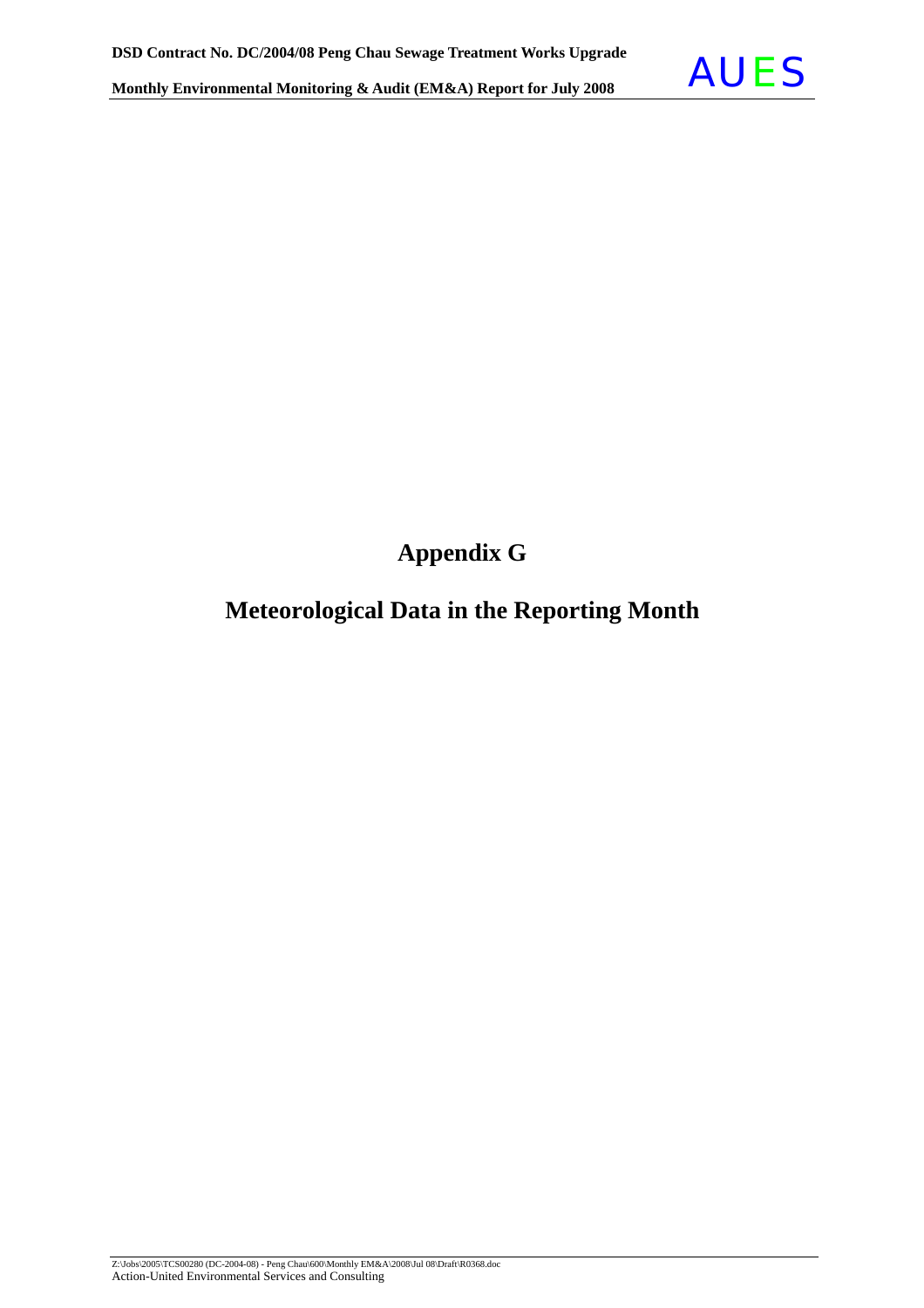

#### **Meteorological Data Extracted from HKO in the Reporting Month**

|                 |     |                                                                      | <b>Peng Chau Weather Station</b>        |                                                                |                                |                                                   |                                                    |
|-----------------|-----|----------------------------------------------------------------------|-----------------------------------------|----------------------------------------------------------------|--------------------------------|---------------------------------------------------|----------------------------------------------------|
| <b>Date</b>     |     | Weather                                                              | <b>Total</b><br><b>Rainfall</b><br>(mm) | <b>Mean Air</b><br><b>Temperature</b><br>$({}^{\circ}{\rm C})$ | Wind<br><b>Speed</b><br>(km/h) | Mean<br><b>Relative</b><br><b>Humidity</b><br>(%) | Wind<br><b>Direction</b>                           |
| $1-Jul-08$      | Sun |                                                                      |                                         | Holiday                                                        |                                |                                                   |                                                    |
| $2-Jul-08$      | Wed | fine/hot/moderate                                                    | Trace                                   | 26.2                                                           | 7.7                            | 87.5                                              | S/SE                                               |
| $3-Jul-08$      | Thu | fine/hot/moderate                                                    | $\mathbf{0}$                            | 28.4                                                           | 8.5                            | 87.2                                              | $\ensuremath{\mathrm{S}}/\ensuremath{\mathrm{SE}}$ |
| $4-Jul-08$      | Fri | sunny/hot/fine/moderate                                              | $\mathbf{0}$                            | 28.4                                                           | 5.5                            | 82.5                                              | S/SE                                               |
| 5-Jul-08        | Sat | fine/hot/showers/moderate                                            | 11.6                                    | 28.2                                                           | 5.5                            | 82.5                                              | E/SE                                               |
| $6$ -Jul-08     | Sun | cloudy/rain/squally<br>thunderstorm/moderate/fresh                   | 54.4                                    | 26                                                             | 16.5                           | 94                                                | E/NE                                               |
| $7-Jul-08$      | Mon | cloudy/rain/squally<br>thunderstorm/moderate/fresh                   | 39.4                                    | 25                                                             | 12.5                           | 97                                                | E                                                  |
| 8-Jul-08        | Tue | cloudy/rain/squally<br>thunderstorm/moderate/fresh                   | 51.3                                    | 25.8                                                           | 9.5                            | 95                                                | S/SW                                               |
| 9-Jul-08        | Wed | cloudy/rain/squally<br>thunderstorm/moderate                         | 43.3                                    | 26                                                             | 8.5                            | 95.5                                              | E/SE                                               |
| $10$ -Jul- $08$ | Thu | cloudy/rain/squally<br>thunderstorm/moderate                         | 59.9                                    | 25.3                                                           | 15                             | 96.5                                              | S/SW                                               |
| $11$ -Jul-08    | Fri | cloudy/a few showers/moderate                                        | 12.8                                    | 25.5                                                           | 10.5                           | 96                                                | S/SW                                               |
| $12$ -Jul-08    | Sat | cloudy/rain/squally<br>thunderstorm/light winds                      | 114.3                                   | 25                                                             | 17.5                           | 94.5                                              | S/SE                                               |
| 13-Jul-08       | Sun | sunny intervals/showers/light winds                                  | 11.7                                    | 26.1                                                           | 8.5                            | 95                                                | S/SE                                               |
| 14-Jul-08       | Mon | sunny periods/isolated shower/light<br>wind                          | 30.7                                    | 27                                                             | 3                              | 90                                                | E/SE                                               |
| $15$ -Jul-08    | Tue | sunny periods/a few<br>showers/thunderstorm/light winds              | 33.8                                    | 27.7                                                           | 9.7                            | 89.5                                              | <b>SE</b>                                          |
| $16$ -Jul-08    | Wed | sunny periods/a few showers/light<br>winds                           | Trace                                   | 27.8                                                           | 9                              | 88                                                | S/SW                                               |
| 17-Jul-08       | Thu | fine/not/isolated showers/moderate                                   | $\mathbf{0}$                            | 28.7                                                           | 7.2                            | 86.2                                              | S/SW                                               |
| $18$ -Jul-08    | Fri | hot/sunny periods/cloudy/isolated<br>showers/moderate                | Trace                                   | 29.3                                                           | 8.2                            | 91                                                | SW                                                 |
| 19-Jul-08       | Sat | hot/sunny intervals/moderate/fresh                                   | 3.9                                     | 28.7                                                           | 11                             | 97                                                | SW                                                 |
| 20-Jul-08       | Sun | fine/hot/isolated showers/moderate                                   | $\mathbf{0}$                            | 29.3                                                           | 6.2                            | Maintenance                                       | S/SW                                               |
| $21-Jul-08$     | Mon | fine/hot/isolated showers/moderate                                   | Trace                                   | 29.4                                                           | 6.2                            | Maintenance                                       | $\mathrm{S} / \mathrm{SW}$                         |
| 22-Jul-08       | Tue | fine/very hot/moderate                                               | Trace                                   | 29.2                                                           | 7.5                            | Maintenance                                       | S/SW                                               |
| 23-Jul-08       | Wed | fine/hot/moderate                                                    | $\boldsymbol{0}$                        | 29.2                                                           | 8                              | Maintenance                                       | $\mathrm{S/SW}$                                    |
| 24-Jul-08       | Thu | fine/very hot/moderate                                               | $\boldsymbol{0}$                        | 29.6                                                           | 6                              | Maintenance                                       | S/SW                                               |
| 25-Jul-08       | Fri | fine/very hot/moderate                                               | $\boldsymbol{0}$                        | 29.3                                                           | 6.5                            | Maintenance                                       | SW                                                 |
| 26-Jul-08       | Sat | fine/very hot/isolated<br>showers/thunderstorm/moderate              | $\mathbf{0}$                            | 29.2                                                           | 7                              | 80.5                                              | S/SW                                               |
| 27-Jul-08       | Sun | fine/hazy/very hot/a few<br>showers/squally<br>thunderstorm/moderate | Trace                                   | 29.5                                                           | 17.5                           | 72.5                                              | NW                                                 |
| 28-Jul-08       | Mon | fine/hazy/very hot/a few<br>showers/squally<br>thunderstorm/moderate | Trace                                   | 30.1                                                           | 8.7                            | 82                                                | NW                                                 |
| 29-Jul-08       | Tue | cloudy/a dew<br>showers/moderate/fresh                               | Trace                                   | 28.7                                                           | 11.5                           | 79                                                | SW                                                 |
| 30-Jul-08       | Wed | cloudy/a few showers/fresh/strong                                    | Trace                                   | 29.4                                                           | 12.2                           | 84.7                                              | <b>SW</b>                                          |
| 31-Jul-08       | Thu | cloudy/a few showers/squally<br>thunderstorm/moderate                | Trace                                   | 28                                                             | 10                             | 89.5                                              | S/SE                                               |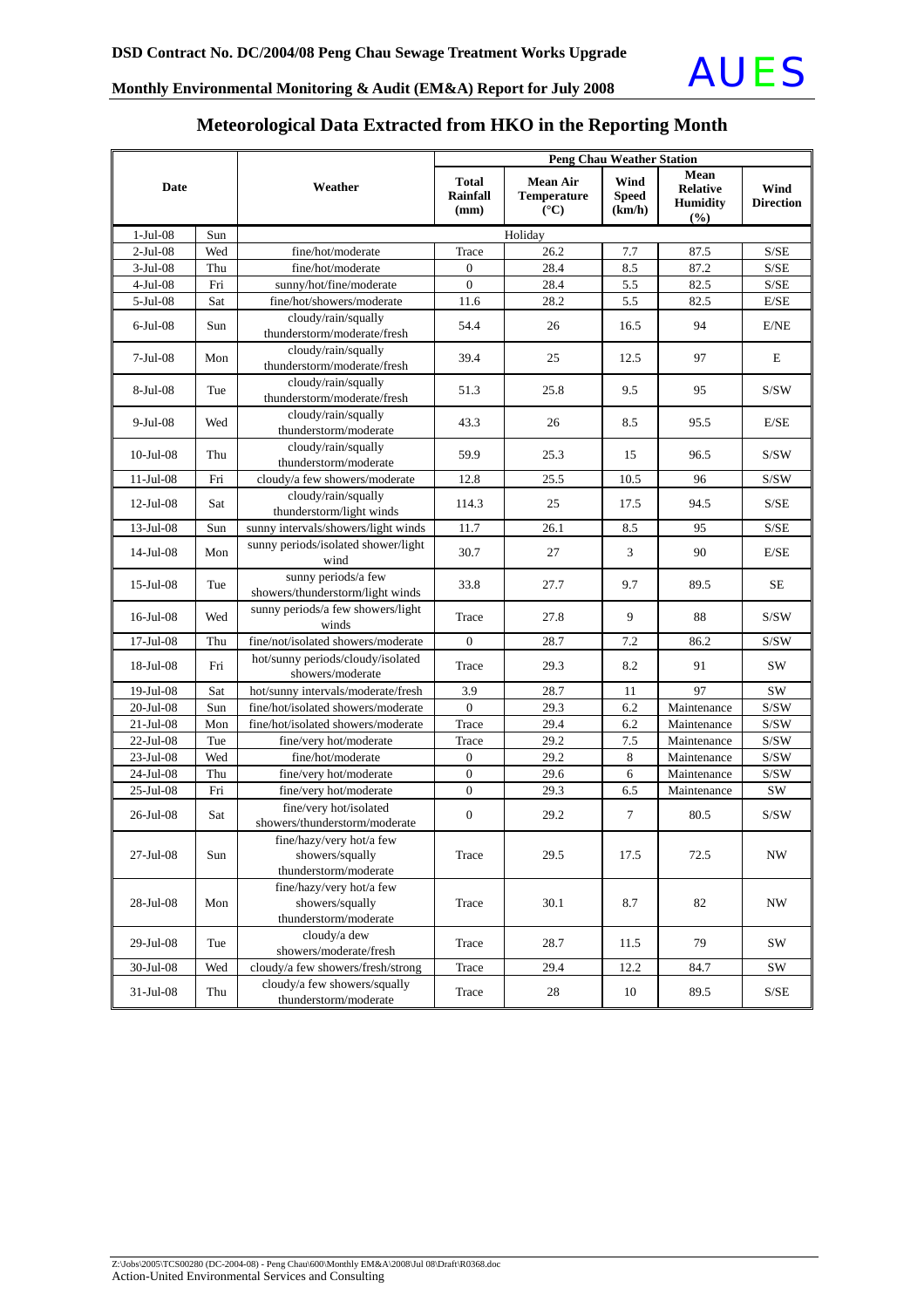

### **Appendix H**

### **Three-Month Rolling Program**